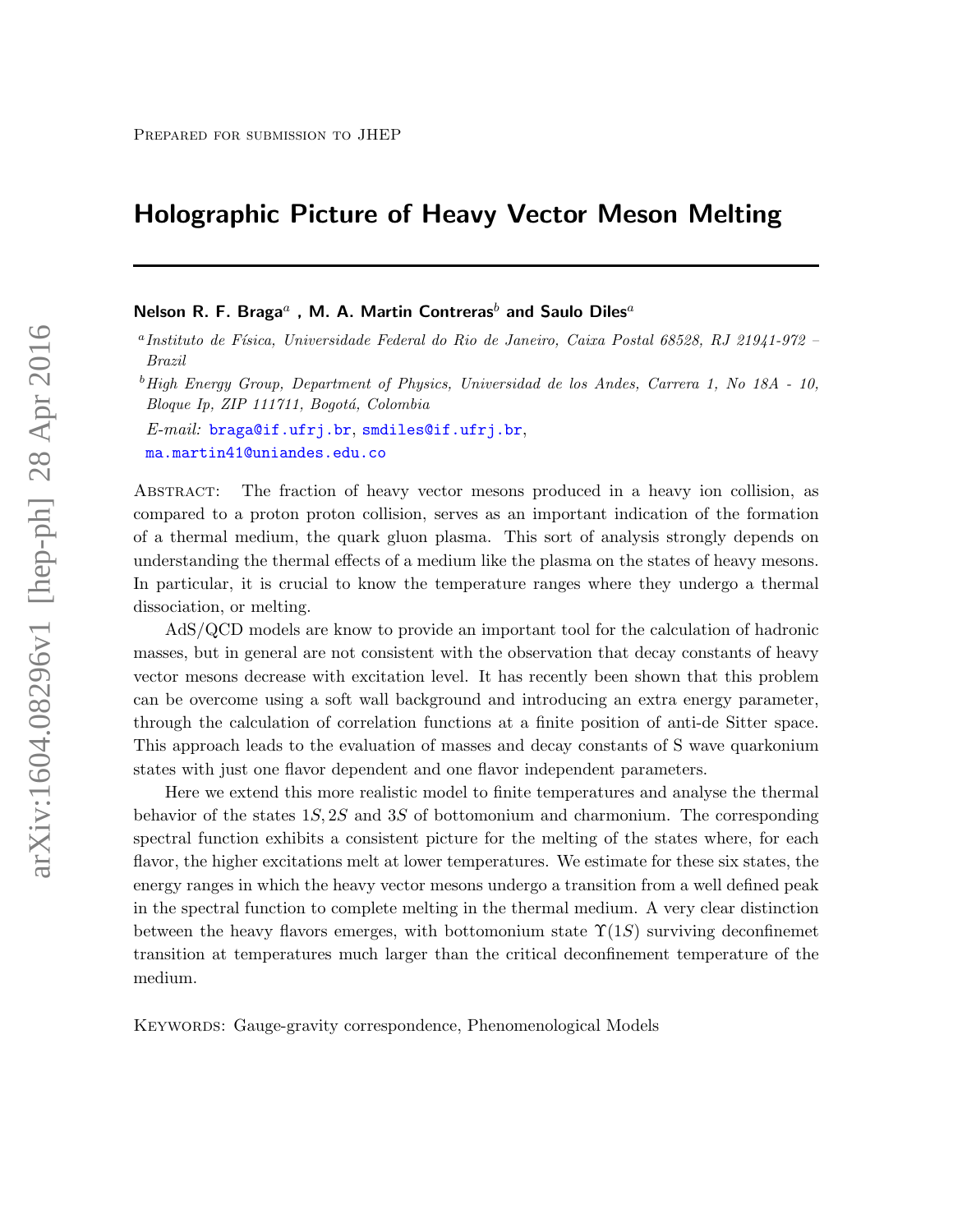### Contents

| $\mathbf{1}$ | Introduction                                                    |                |
|--------------|-----------------------------------------------------------------|----------------|
| $\mathbf{2}$ | Heavy Vector mesons in the vacuum                               | $\bf{3}$       |
| 3            | Heavy Vector mesons at finite temperature                       | 5              |
|              | Dual space and Hawking Page transition<br>3.1                   | 6              |
|              | Vector meson solutions in the black hole<br>3.2 <sub>1</sub>    | $\overline{7}$ |
| 4            | Spectral functions for charmonium and bottomonium S-wave states | 10             |
| 5.           | Conclusions                                                     | 13             |
| $\mathbf{A}$ | Temperature dependence of the spectral functions                | 15             |
| B            | High energy behaviour of the spectral functions                 | 16             |

#### <span id="page-1-0"></span>1 Introduction

The suggestion [\[1\]](#page-17-0) (see [\[2\]](#page-17-1) for a review) that  $J/\psi$  supression in heavy ion collisions could be a signature for the formation of quark gluon plasma gave rise to a continuous interest in the thermal behavior of charmonium states. In particular, it is of great interest to know what are the temperature ranges at which the heavy vector mesons states melt. By melting one means the thermal dissociation in the medium that corresponds to the disappearance of the particle peak in the spectral function.

AdS/QCD models are very useful tools for studying spectral properties of hadronic states. Such models, inspired in the  $AdS/CFT$  correspondence  $[3-5]$  $[3-5]$ , assume the existence of an approximate duality between a field theory living in an anti-de Sitter background deformed by the introduction of a dimension-full parameter and a gauge theory where the parameter plays the role of an energy scale. One of the earliest formulations, the hard wall AdS/QCD model, appeared in refs.  $[6-8]$  $[6-8]$  and consists in placing a hard geometrical cutoff in antide Sitter (AdS) space. In particular, the hard wall model was used in [\[7,](#page-17-6) [8\]](#page-17-5) as a tool for calculating masses of glueballs. Another AdS/QCD model, the soft wall, where the square of the mass grow linearly with the radial excitation number was introduced in ref. [\[9\]](#page-17-7). In this case, the background involves AdS space and a scalar field that acts effectively as a smooth infrared cutoff. A recent recent review of AdS/QCD with a wide list of references can be found in  $[10]$ .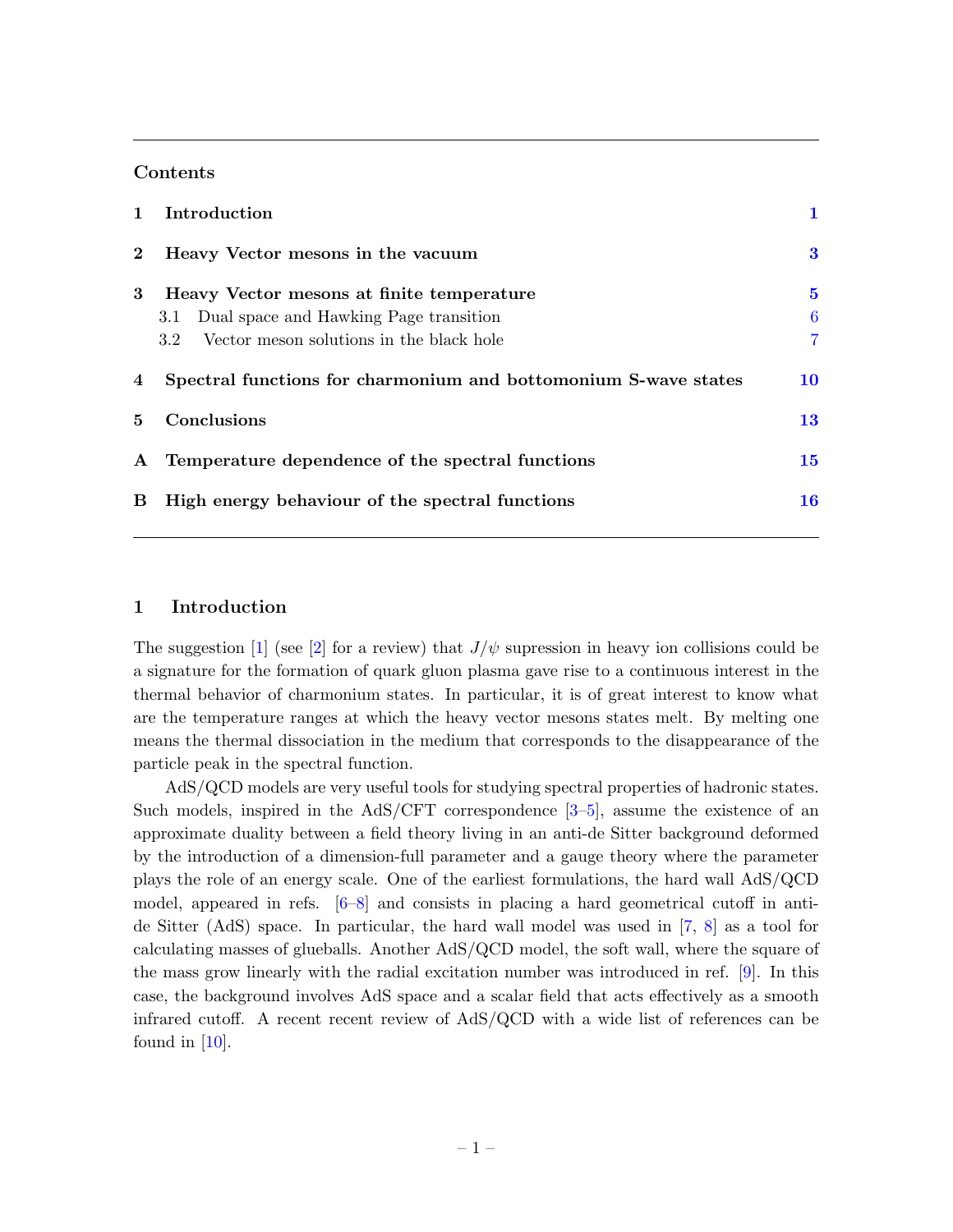AdS/QCD models provide also a tool for calculating another important property of hadrons: the decay constant. The decay of mesons is represented as a transition from the initial state to the hadronic vacuum. For a meson at radial excitation level n with mass  $m_n$ the decay constant  $f_n$  is defined as:  $\langle 0| J_\mu(0)|n \rangle = \epsilon_\mu f_n m_n$ , where  $J_\mu$  is the gauge current and  $\epsilon_{\mu}$  the polarization. Expressing the two point correlator of gauge currents as a sum over transition matrix elements, one finds a holographic expression for decay constants [\[9,](#page-17-7) [11\]](#page-17-9).

A problem of the original formulations of the hard wall and soft wall models is that the experimental results available for charmonium and bottomonium vector states show that higher excited radial states have smaller decay constants. In other words,  $f_n$  decrease with n. In contrast, the results obtained for decay constants of vector mesons in the soft wall are degenerate: all the decay constants of the radial excitations of a vector meson are equal. For the hard wall model the decay constants of radial excitations increase with the excitation level. A fit of the decay constants of charmonium states in soft wall appeared in ref. [\[12\]](#page-17-10), but introducing three extra parameters in the model. In ref. [\[12\]](#page-17-10) four experimental data, the masses and decay constants of  $J/\psi$  and  $\psi'$ , are used to fix four parameters introduced in the model, thus the formulation lacks of predictivity as a model for heavy vector mesons.

An alternative version of the soft wall model, consistent with the observed behavior of decay constants, was recently proposed in ref. [\[13\]](#page-17-11). In contrast to the original formulation, in this new framework the decay constants are obtained from two point correlators of gauge theory operators calculated at a finite value  $z = z_0$  of the radial coordinate of AdS space. This way an extra energy parameter  $1/z_0$ , associated with an ultraviolet (UV) energy scale is introduced in the model. The masses and decay constants of charmonium and bottomonium S wave states are calculated in ref. [\[13\]](#page-17-11) using the quantity  $1/z_0$  as a flavour independent parameter and taking the usual infrared  $(IR)$  soft wall parameter k to depend on the flavor, since it is associated with the quark mass. A total of eight masses and eight decay constants are determined using three parameters. The rms error is of 30% that is reasonable, given the simplicity of the model and the fact that two different properties of two different flavors are adjusted with just 3 parameters.

The purpose of the present article is to extend the model of ref. [\[13\]](#page-17-11) to finite temperature in order to investigate the thermal spectra of S wave states of charmonium and bottomonium. We will show that the spectral functions present the expected behavior: at low temperatures, sharp peaks for the lower level excitations, and, as the temperature increases, the peaks spread and decrease in height. The evolution of the spectral function with increasing temperature shows clearly the process of transition from well defined peaks to the disappearance of the states in the medium, for the states  $1S$ ,  $2S$  and  $3S$ . The melting occurs at lower temperatures for the higher excitations.

It is worth mentioning that in refs. [\[12,](#page-17-10) [14–](#page-17-12)[22\]](#page-18-0), heavy vector mesons have been discussed in the context of  $AdS/QCD$  models. However, the holographic picture for the melting of 1S, 2S and 3S states of bottomonium and charmonium that we will show here, was not presented before in the literature.

The article is organized as follows: in section 2 we briefly review the model for heavy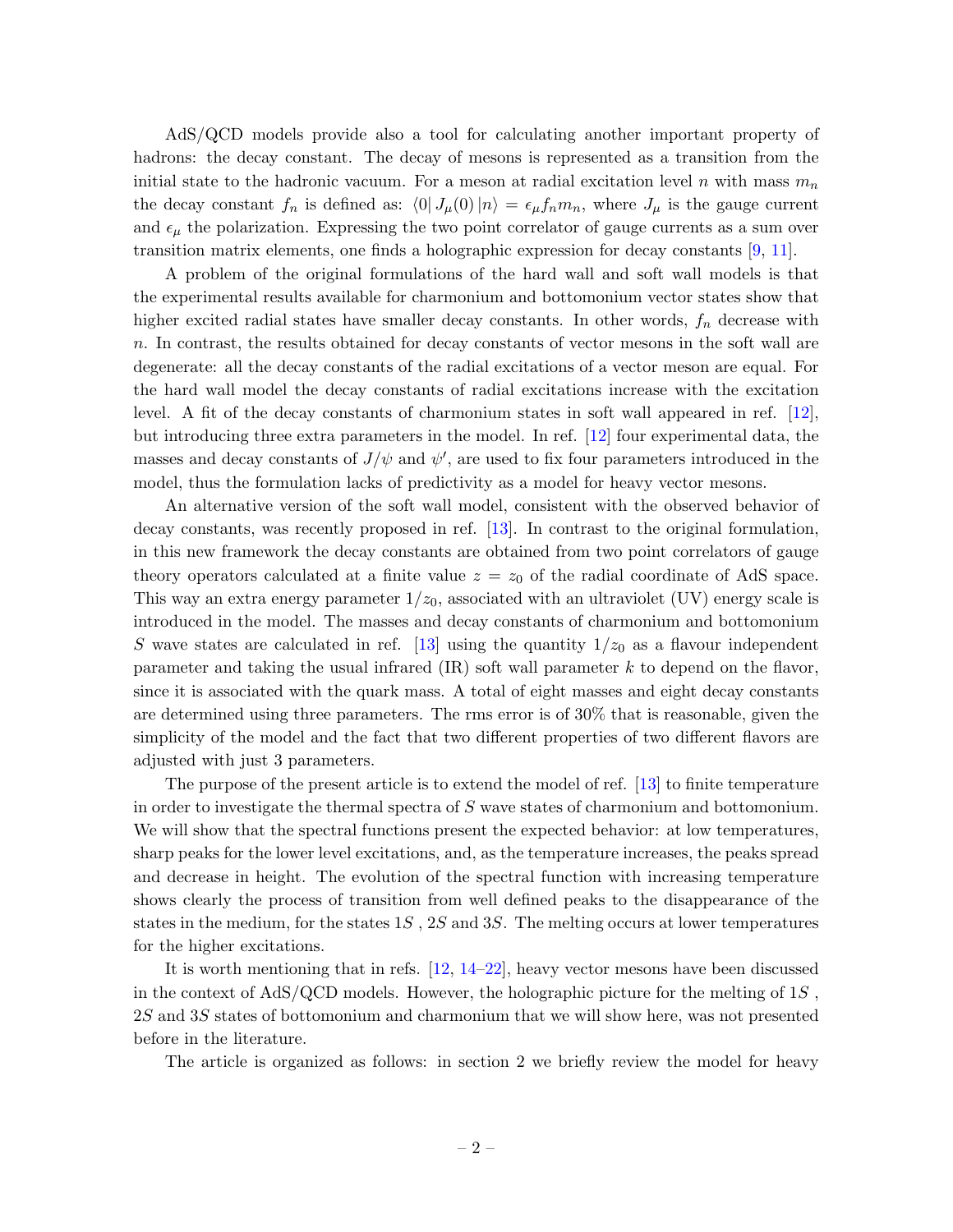vector mesons at zero temperature presented recently in ref. [\[13\]](#page-17-11). Then is section 3 we build up a finite temperature version for this model and show how to calculate the corresponding thermal spectral function. In section 4 we show the results obtained by numerically solving the equations of motion. We analyze the melting of the states of charmonium and bottomonium as the temperature increase and estimate the temperature ranges where the thermal dissociation occurs. We leave for section 5 some final comments and remarks and present in the appendix more details of the melting of charmonium states. Appendix A shows more details of the temperature dependence of the thermal spectral functions and appendix B presents an analysis of the high frequency behavior.

# <span id="page-3-0"></span>2 Heavy Vector mesons in the vacuum

The holographic model proposed in ref. [\[13\]](#page-17-11) contains two dimensionful parameters. One coming from a soft wall background and the other from a position in AdS space where the gauge theory correlators are calculated. The model leads to decay constants for heavy vector mesons decreasing with the radial excitation level, in agreement with the results obtained from experimental data.

One considers a vector field  $V_m = (V_\mu, V_z)$   $(\mu = 0, 1, 2, 3)$  playing the role of the supergravity dual of the gauge theory current  $J^{\mu} = \bar{q}\gamma^{\mu}q$ . The field lives in a five dimensional soft wall background governed by the action

<span id="page-3-1"></span>
$$
I = \int d^4x dz \sqrt{-g} \ e^{-\Phi(z)} \left\{ -\frac{1}{4g_5^2} F_{mn} F^{mn} \right\} , \qquad (2.1)
$$

where  $F_{mn} = \partial_m V_n - \partial_n V_m$  and  $\Phi = k^2 z^2$  is the soft wall background, with the parameter k playng the role of an IR, or mass, energy scale. The space is a Poincaré AdS chart:

$$
ds^2 = \frac{R^2}{z^2} \left( -dt^2 + dz^2 + d\vec{x} \cdot d\vec{x} \right).
$$
 (2.2)

The second input parameter of the model, that is not present in the usual formulation of the soft wall model, is introduced by calculating the correlators at a finite position  $z = z_0$ instead of taking the boundary to be at  $z = 0$ . The parameter  $1/z_0$  is interpreted as an UV energy scale. A similar approach appeared in ref. [\[23\]](#page-18-1) but for light vector mesons.

One considers the action of eq. [\(2.1\)](#page-3-1) to be defined in the region  $z_0 \leq z < \infty$ , then the on shell action takes the form

$$
I_{on\,shell} = -\frac{1}{2\tilde{g}_5^2} \int d^4x \left[ \frac{e^{-k^2 z^2}}{z} \eta^{\mu\nu} V_\mu \partial_z V_\mu \right] \Big|_{z \to z_0},\tag{2.3}
$$

where  $\tilde{g}_5^2 = g_5^2/R$  is the relevant dimensionless coupling of the vector field and  $\eta^{\mu\nu}$  is the Minkowski metric.

The gauge  $V_z = 0$  is used, so that the boundary values of the other remaining components of the vector field:  $V^0_\mu(x) = \lim_{z\to z_0} V_\mu(x, z)$  are the sources of the correlation functions of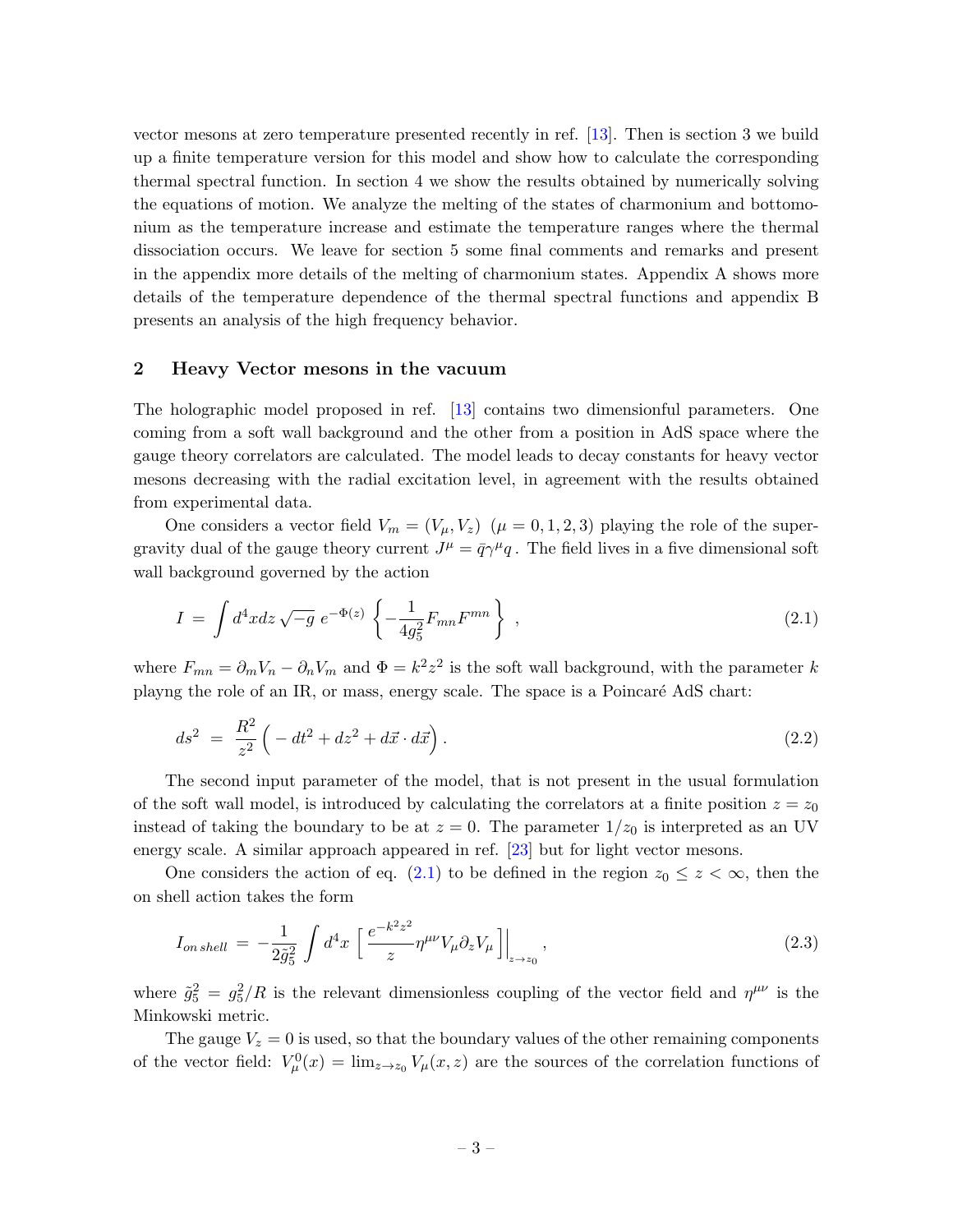the boundary current operator  $J^{\mu}(x)$  (=  $\bar{q}\gamma^{\mu}q(x)$ ). That means:

$$
\langle 0| J_{\mu}(x) J_{\nu}(y) |0 \rangle = \frac{\delta}{\delta V^{0\mu}(x)} \frac{\delta}{\delta V^{0\nu}(y)} \exp(-I_{\text{onshell}}) . \tag{2.4}
$$

Working in momentum space in the coordinates  $x^{\mu}$ , or equivalently taking a plane wave solution, the field  $V_\mu(p,z)$  can be decomposed for convenience into a source factor times a z dependent factor

<span id="page-4-0"></span>
$$
V_{\mu}(p,z) = v(p,z)V_{\mu}^{0}(p), \qquad (2.5)
$$

where  $v(p, z)$  is usually called bulk to boundary propagator and satisfies the equation of motion:

<span id="page-4-1"></span>
$$
\partial_z \left( \frac{e^{-k^2 z^2}}{z} \partial_z v(p, z) \right) + \frac{p^2}{z} e^{-k^2 z^2} v(p, z) = 0. \tag{2.6}
$$

In order that the factor  $V^0_\mu(p)$ , defined in the decomposition of eq. [\(2.5\)](#page-4-0), works as the source of the correlators of gauge theory currents, calculated at  $z = z_0$ , one must impose the boundary condition:

$$
v(p, z = z_0) = 1.
$$
\n(2.7)

The solution of eq. [\(2.6\)](#page-4-1) is a Tricomi function  $U(-p^2/4k^2, 0, k^2z^2)$ . The boundary condition can be trivially satisfied following ref. [\[24,](#page-18-2) [25\]](#page-18-3) and writing:

$$
v(p,z) = \frac{U(-p^2/4k^2, 0, k^2z^2)}{U(-p^2/4k^2, 0, k^2z_0^2)}.
$$
\n(2.8)

The decay constants appear in the two point function:

<span id="page-4-3"></span>
$$
\Pi(p^2) = \sum_{n=1}^{\infty} \frac{f_n^2}{(-p^2) - m_n^2 + i\epsilon}.
$$
\n(2.9)

On the other hand, the two point function is related to the current current correlator

$$
\left(p^2 \eta_{\mu\nu} - p_{\mu} p_{\nu}\right) \Pi(p^2) = \int d^4x \ e^{-ip \cdot x} \langle 0 | J_{\mu}(x) J_{\nu}(0) | 0 \rangle \,, \tag{2.10}
$$

that can be obtained holographically by differentiating the on shell action by the boundary values of the fields, with the result:

<span id="page-4-2"></span>
$$
\Pi(p^2) = \frac{1}{\tilde{g}_5^2(-p^2)} \left[ \frac{e^{-k^2 z^2} v(p, z) \partial_z v(p, z)}{z} \right]_{z \to z_0} .
$$
\n(2.11)

The expression  $(2.11)$  has simple poles, although it does not have the exact simple pole structure of eq. [\(2.9\)](#page-4-3). But one can associate the coefficients of the approximate expansion near the poles with the decay constant  $f_n$  in analogy with the exact expansion shown in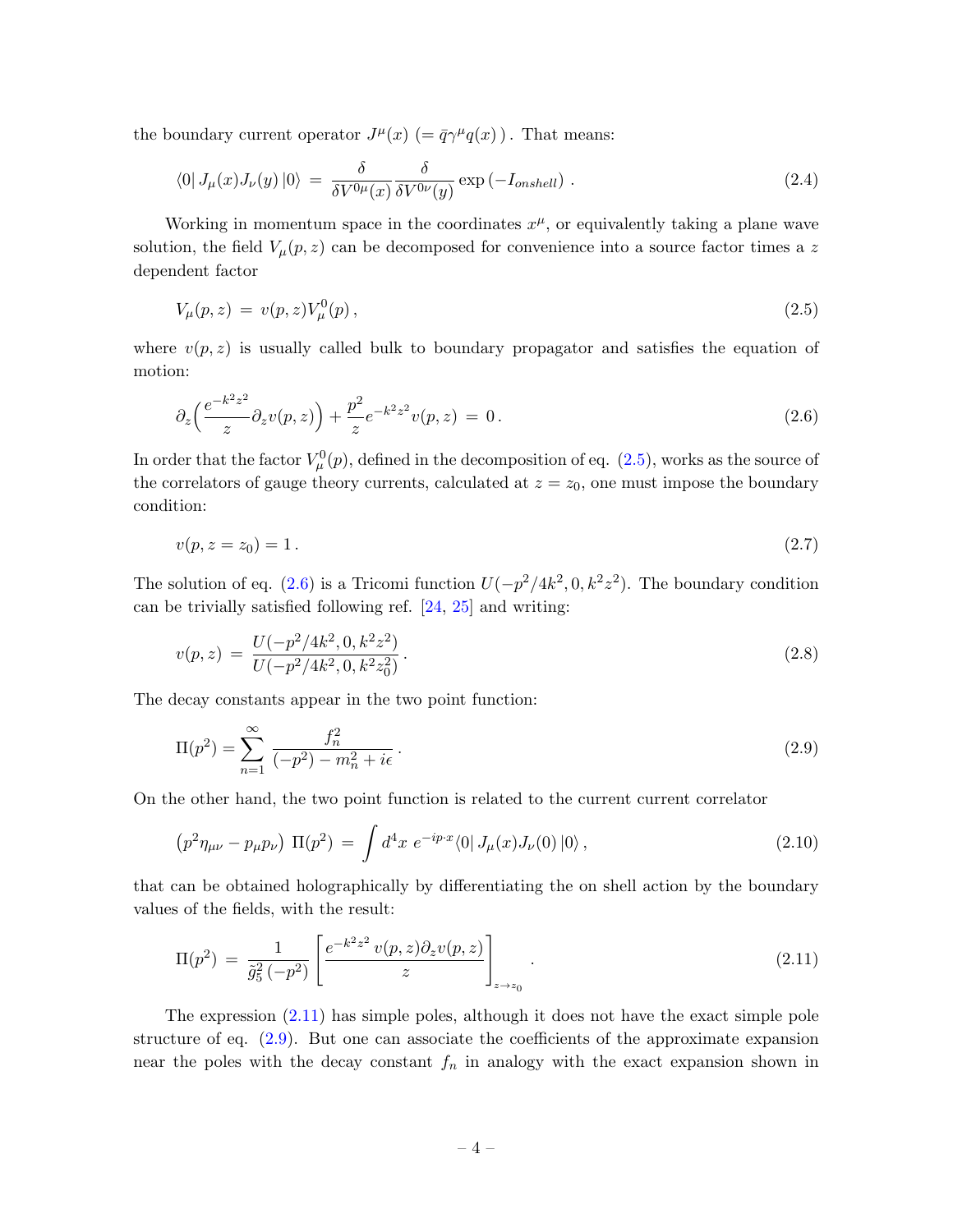eq. [\(2.9\)](#page-4-3). This way one finds the masses from the localization of the poles of the two point function and the decay constants from the corresponding coefficient. That means, if  $\chi_n$  are the roots of the Tricomi function:

<span id="page-5-1"></span>
$$
U(\chi_n, 0, k^2 z_0^2) = 0, \qquad (2.12)
$$

then the holographic vector meson masses are:

$$
m_n^2 = 4k^2 \chi_n \,. \tag{2.13}
$$

The decay constants are calculated numerically from the fit to the approximate form of the simple pole of eq.  $(2.9)$ . That means:

<span id="page-5-2"></span>
$$
f_n^2 = \lim_{p^2 \to -m_n^2} \left( (-p^2) - m_n^2 \right) \Pi(p^2) \tag{2.14}
$$

The coupling  $\tilde{g}_5 = g_5/$ √ R of the vector field in the AdS bulk is obtained by comparison with QCD (see refs. [\[9,](#page-17-7) [11\]](#page-17-9)), wich gives:  $\tilde{g}_5 = 2\pi$ .

The parameter  $k$  is flavor dependent, representing the mass of the heavy quarks. The energy scale  $1/z_0$  is taken as having the same value for charmonium and bottomonium, representing a flavor independent factor associated with just color interaction. The parameters used in ref. [\[13\]](#page-17-11) are:

<span id="page-5-3"></span>
$$
k_c = 1.2 GeV; k_b = 3.4 GeV; 1/z_0 = 12.5 GeV,
$$
\n
$$
(2.15)
$$

where  $k_c$  and  $k_b$  are the values of the constants k used for charmonium and bottomonium, respectively. Using these 3 parameters and the relations  $(2.13)$  and  $(2.14)$  the masses and decay constants of the states 1S, 2S, 3S, 4S of charmonium and bottomonium were estimated with an rms error of 30%.

In the next section we extend this model to finite temperature and then, considering the same choice of parameters of eq. [\(2.15\)](#page-5-3) we analyze the behavior of charmonium and bottomonium S wave states in a thermal plasma.

## <span id="page-5-0"></span>3 Heavy Vector mesons at finite temperature

Now we extend the zero temperature model of ref. [\[13\]](#page-17-11) to finite temperature. It is important to mention that hadronic spectra at finite temperature have been studied in the context of AdS/QCD soft wall model before, for example, in refs. [\[16,](#page-17-13) [18,](#page-17-14) [26–](#page-18-4)[28\]](#page-18-5). In particular [\[28\]](#page-18-5) describes light vector mesons in the soft wall model. However, a complete analysis of the thermal spectral function for vector states of bottomonium and charmonium like the one performed in this article is not present in the literature.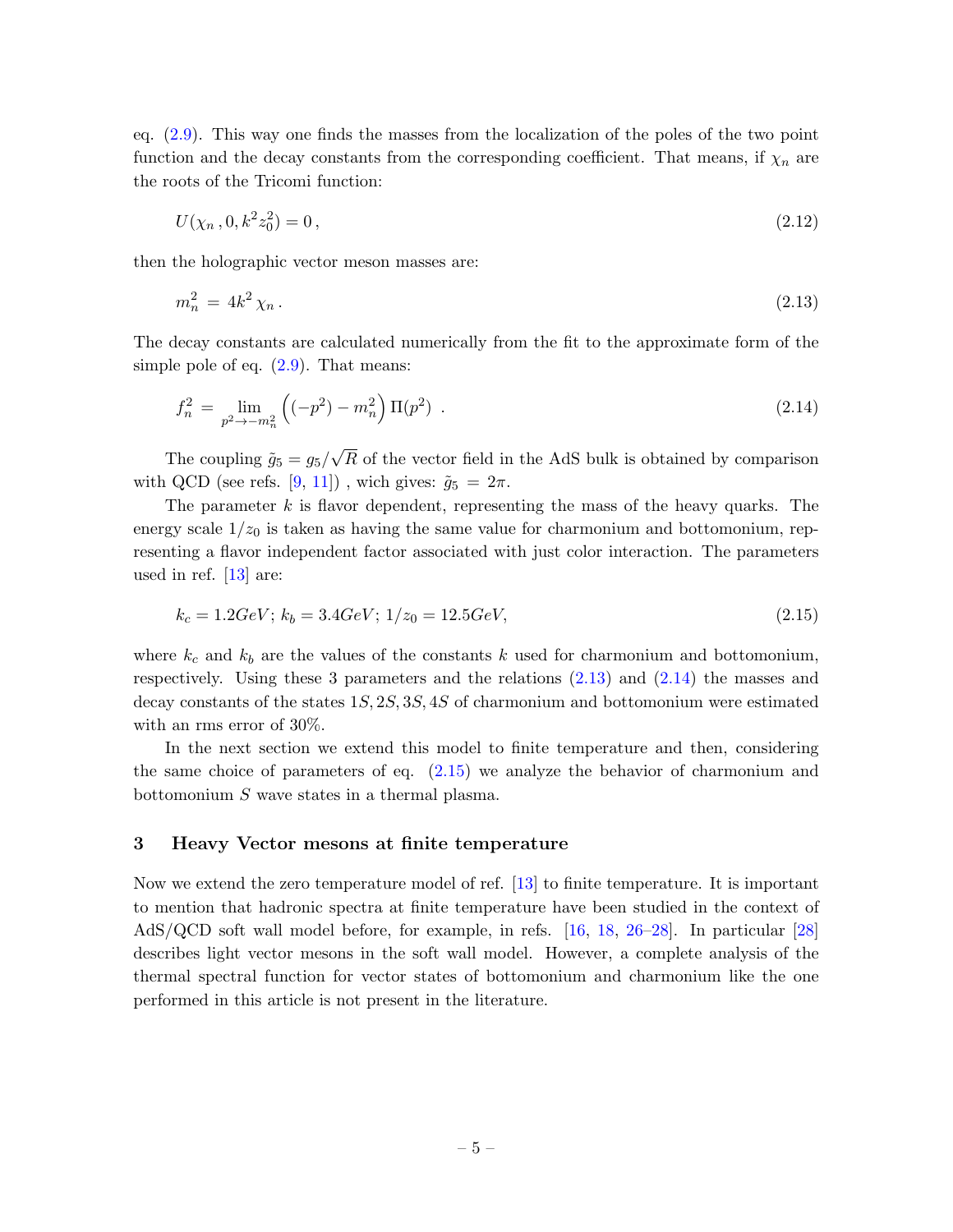#### <span id="page-6-0"></span>3.1 Dual space and Hawking Page transition

Gauge string duality at finite temperature was discussed originally in refs. [\[5,](#page-17-3) [29\]](#page-18-6). Considering Euclidean signature and a compactified time coordinate, the geometry dual to a gauge theory at finite temperature is one of the two solutions of Einstein equations with constant negative curvature. One of these solutions is the AdS black hole space that in Euclidean signature reads

<span id="page-6-2"></span>
$$
ds^{2} = \frac{R^{2}}{z^{2}} \left( f(z)dt^{2} + \frac{dz^{2}}{f(z)} + d\vec{x} \cdot d\vec{x} \right),
$$
\n(3.1)

where the Schwarschild factor is  $f(z) = 1 - z^4/z_h^4$  and  $z_h$  is the horizon position. The other solution is the thermal AdS space, that is just AdS space corresponding to  $f(z) = 1$ , with a compactified time.

Following the work by Hawking and Page [\[30\]](#page-18-7), one uses the semiclassical argument that there is "competition" between the two solutions and the one with smaller Einstein Hilbert action will be stable at a given temperature. For the conformal gauge theory case (in a non compact space) the black hole is the stable solution for all temperatures[\[29\]](#page-18-6). So, the dual geometry is the black hole. For a non conformal gauge theory, as in the soft wall model case, the dual geometry has two different phases, as discussed in refs. [\[31,](#page-18-8) [32\]](#page-18-9). For temperatures above a critical value  $T_c$  the black hole is stable while for temperatures below  $T_c$  the thermal AdS is stable. The so called Hawking Page transition between spaces was interpreted in [\[29\]](#page-18-6) as a transition in the dual gauge theory from a deconfined  $(T > T_c)$  to a confined phase  $(T < T_c)$ .

In order to compare the action integrals of the black hole AdS and the thermal AdS we must take into account the fact that the periodicity of the time coordinate is related to the temperature. In our model the gauge theory is at  $z = z_0$  where the transverse part of the metric of the black hole is:

$$
ds^{2} = \frac{R^{2}}{z_0^{2}} \left( f(z_0) dt^{2} + d\vec{x} \cdot d\vec{x} \right).
$$

The mapping of the supergravity theory to a gauge theory in flat space must be performed with the rule that the gauge theory time has to be  $\tau = t\sqrt{f(z_0)}$ . Since the period is the inverse of the gauge theory temperature:  $\tau \sim \tau + 1/T$  and the period of the black hole coordinate t must be  $\pi z_h$  to avoid a conical singularity at the horizon, one finds:

<span id="page-6-1"></span>
$$
T = \frac{1}{\pi z_h \sqrt{f(z_0)}} = \frac{1}{\pi z_h \sqrt{1 - \frac{z_0^4}{z_h^4}}}.
$$
\n(3.2)

The action densities for the black hole AdS and thermal AdS in the soft wall model are calculated in ref. [\[31\]](#page-18-8). The results of this article can be adapted to the model considered here, where there is an UV cutoff, by replacing the minimum value of the coordinate  $z$  that in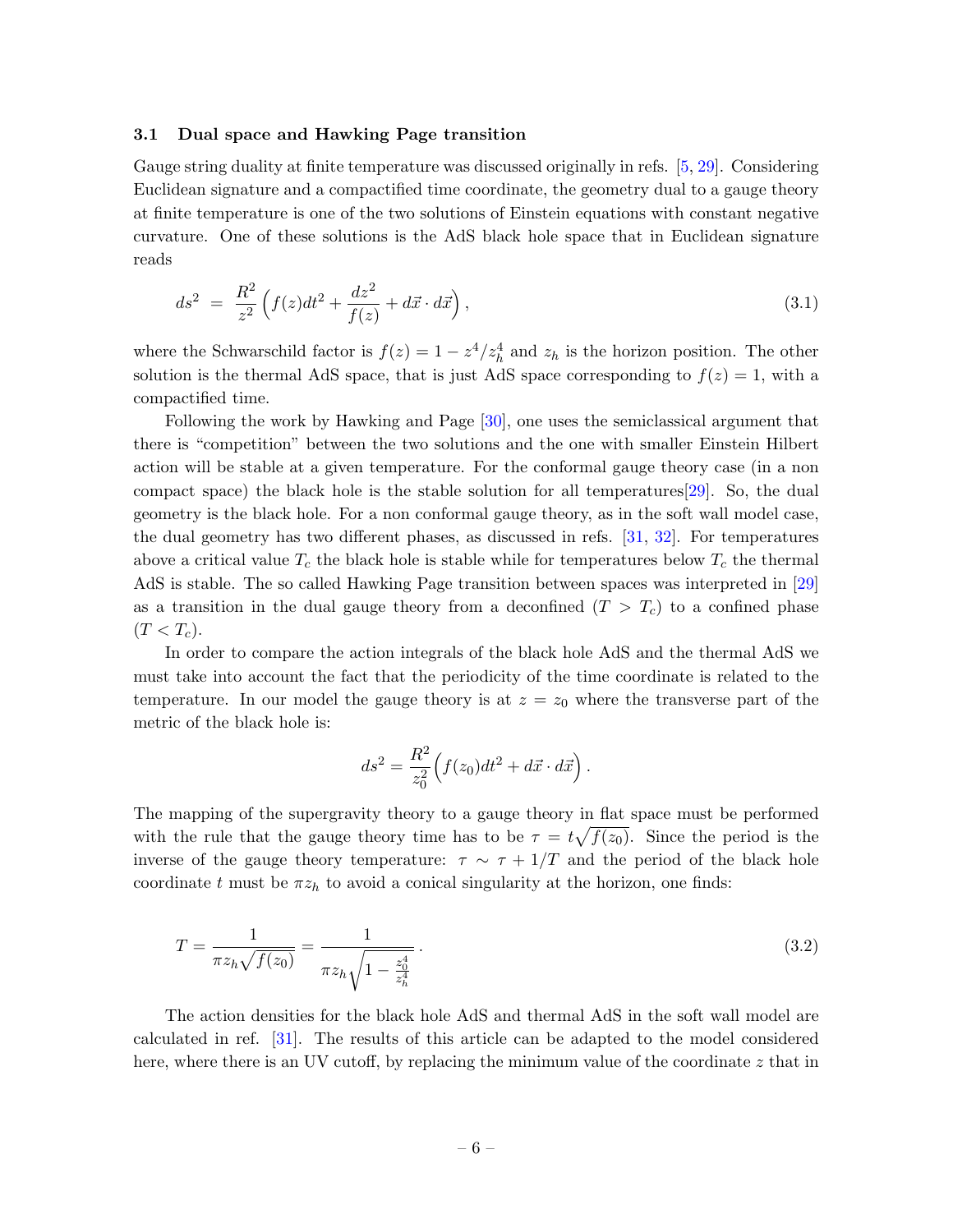

Figure 1. Difference between action densities of thermal AdS and black hole AdS as a function of the temperature for the model with UV cutoff.

ref. [\[31\]](#page-18-8) is just an UV regulator  $z = \epsilon$  by the (inverse of the) UV energy scale:  $z = z_0$ . Using also the relation between the horizon position and the temperature in eq. [\(3.2\)](#page-6-1) one gets:

$$
V_{th\,AdS} = \frac{4R^3}{g_5^2} \frac{1}{T} \int_{z_0}^{\infty} dz \frac{e^{-k^2 z^2}}{z^5}
$$
\n(3.3)

<span id="page-7-1"></span>
$$
V_{BH\,AdS} = \frac{4R^3}{g_5^2} \frac{1}{T\sqrt{f(z_0)}} \int_{z_0}^{z_h} dz \frac{e^{-k^2 z^2}}{z^5} \,. \tag{3.4}
$$

The critical temperature, where the two actions densities are equal, depends on the infrared parameter  $k$  of the soft wall background. This parameter is flavor dependent. The formation of the plasma occurs when the lightest hadrons dissociate. So, we consider the confinement/deconfinement transition to be determined by the soft wall background that fits the masses of the  $\rho$  vector mesons. In the present model  $\rho$  vector mesons can be described taking as in ref. [\[13\]](#page-17-11)  $1/z_0 = 12.5$  GeV and reproducing the calculation of the mass reviewed in section 2. One finds, using the parameter  $k = 0.388 \text{ GeV}$  as in [\[31\]](#page-18-8), that the model with UV cut off leads to a mass of 777.6 MeV for the 1S state.

The corresponding critical temperature is  $T_c = 191$  MeV, the same result of ref. [\[31\]](#page-18-8). In figure 1 we show the difference  $\Delta V = V_{BH AdS} - V_{th AdS}$  between the action densities of eqs. [\(3.3\)](#page-7-1) and [\(3.4\)](#page-7-1) as a function of the temperature. The critical temperature corresponds to the point where the curve crosses the temperature axis.

#### <span id="page-7-0"></span>3.2 Vector meson solutions in the black hole

As in the zero temperature case, we take a vector field  $V_m = (V_\mu, V_z)$   $(\mu = 0, 1, 2, 3)$  described by an action integral with the general form of eq.  $(2.1)$  and soft wall background  $\Phi = k^2 z^2$ .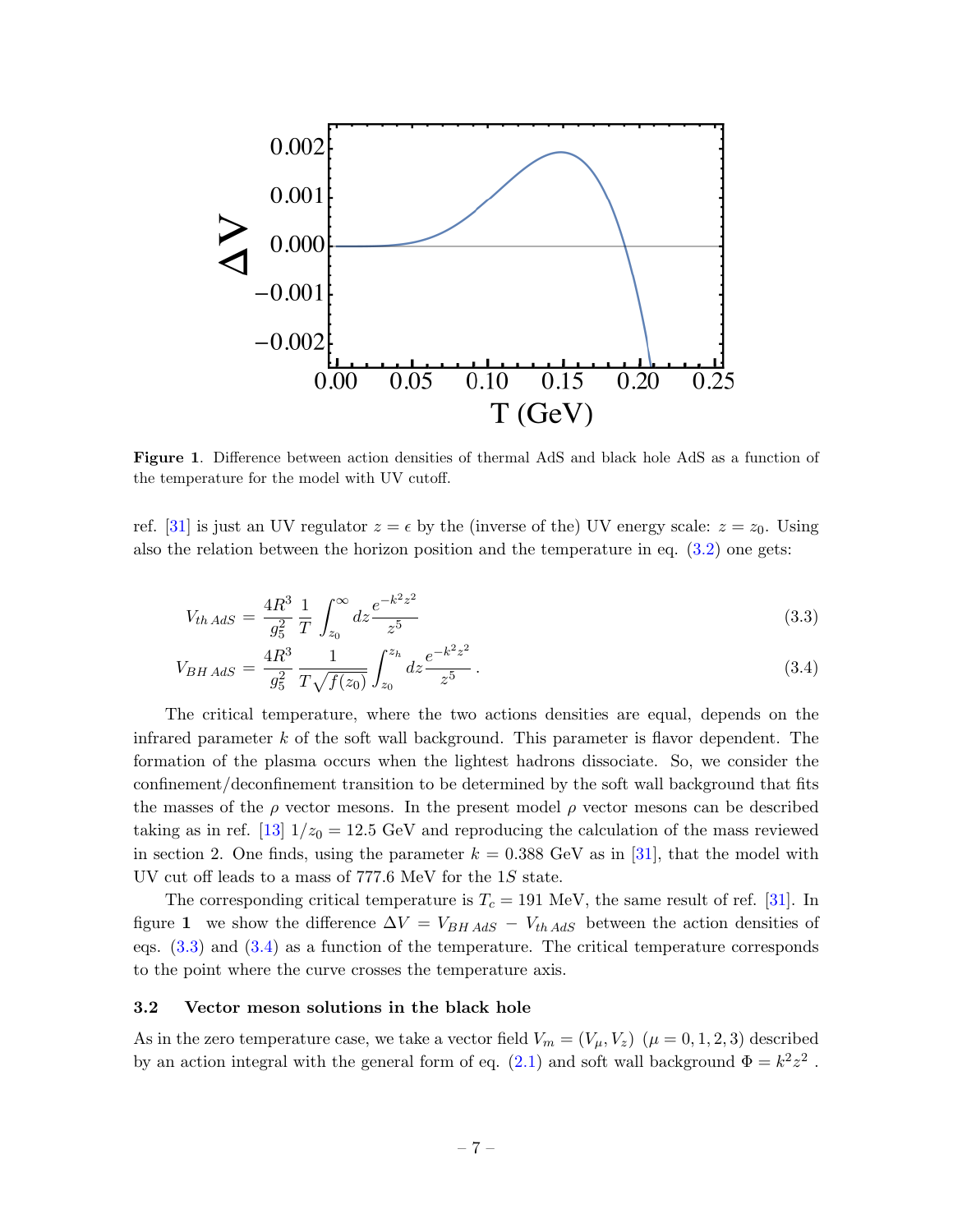But for describing the thermal spectra one considers the geometry as the Minkowski version of the black hole metric [\(3.1\)](#page-6-2):

$$
ds^2 = \frac{R^2}{z^2} \left( -f(z)dt^2 + \frac{dz^2}{f(z)} + d\vec{x} \cdot d\vec{x} \right). \tag{3.5}
$$

where again:  $f(z) = 1 - z^4/z_h^4$  and the gauge theory temperature is related to the horizon position by eq. [\(3.2\)](#page-6-1). It is important to note that this black hole geometry will be stable only for temperatures  $T > T_c$ . We will calculate the thermal spectral functions using this black hole metric for all temperatures with the interpretation that for  $T < T_c$  it represents a super-cooled (unstable) phase.

As in the zero temperature case, we choose the gauge  $V_z = 0$  and assume  $V^0_\mu(x) =$  $\lim_{z\to z_0} V_\mu(x,z)$  to be the sources of the correlation functions of  $J^\mu(x)$ . Now, with the radial AdS coordinate defined in the region:  $z_0 \leq z \leq z_h$ , the on shell action takes the form:

<span id="page-8-0"></span>
$$
I_{on\,shell} = -\frac{1}{2g_5^2} \int d^4x \left[ e^{-k^2 z^2} \sqrt{-g} \, g^{zz} g^{\mu\nu} V_{\mu} \partial_z V_{\nu} \right] \Big|_{z \to z_0}^{z \to z_h} . \tag{3.6}
$$

The imaginary part of the on shell action should generate holographically the thermal spectral function. However, it was pointed out in ref.  $[33]$  that for an action like  $(3.6)$  the imaginary part is z independent. So the contributions from the two integration limits cancel each other out. This problem can be solved following again [\[33\]](#page-18-10) and using the additional prescription that only the boundary  $z = z_0$  is considered. In other words, one takes eq. [\(3.6\)](#page-8-0) with only the lower integration limit. For an interesting discussion on the interpretation of the prescription for calculating the retarded Green's function, see [\[34\]](#page-18-11).

The procedure to find the retarded Green's function involves fourier transforming the fields and decomposing the momentum space fields as it was done in the finite temperature case in eq. [\(2.5\)](#page-4-0):  $V_{\mu}(q, z) = v(q, z)V_{\mu}^{0}(q)$ . The on shell action takes the form

$$
I_{on\, shell} \ = \ \int d^4q \ \left[ V_{\mu}^{0*}(q) \mathcal{F}^{\mu\nu}(z,p) V_{\nu}^0(q) \right]_{z \to z_0}, \tag{3.7}
$$

where

$$
\mathcal{F}^{\mu\nu}(z,q) = \frac{1}{2g_5^2} e^{-k^2 z^2} \sqrt{-g} g^{zz} g^{\mu\nu} v^*(q,z) \partial_z v(q,z) ]. \tag{3.8}
$$

The corresponding retarded Green's function is:

$$
G_R^{\mu\nu}(q) = \mathcal{F}^{\mu\nu}(z = z_0, q), \qquad (3.9)
$$

and the spectral function is the imaginary part of the retarded Green's function:

$$
\rho^{\mu\nu}(q) = -\mathcal{I}m\{G_R^{\mu\nu}(q)\} \,. \tag{3.10}
$$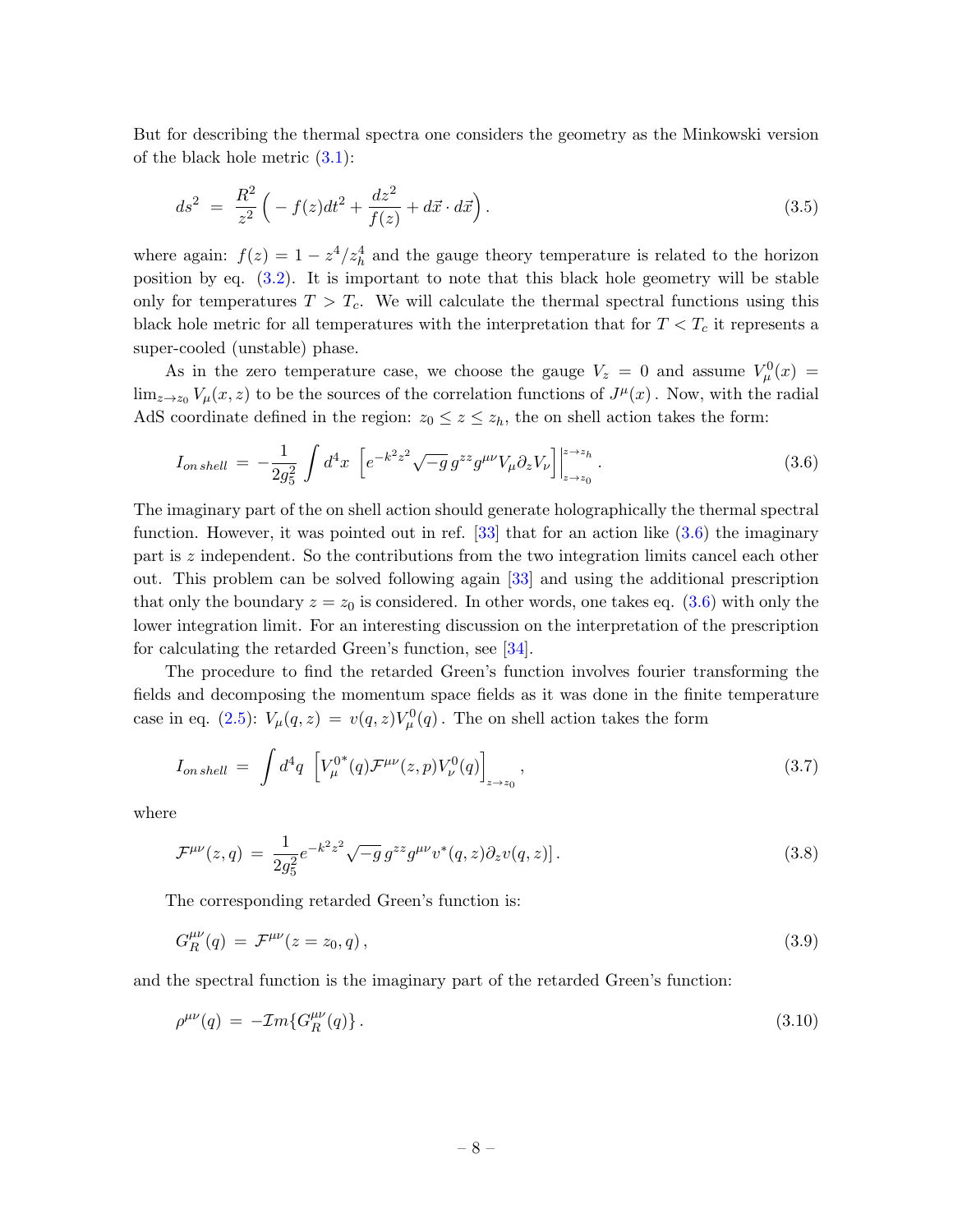The bulk to boundary propagators  $v(q, z)$  are solutions of the equations of motion. These equations have different forms for the temporal  $V_0$  and spatial  $V_i$  components of the vector field. For the case of a plane wave solution with momentum  $q^{\mu} = (\omega, \vec{q})$  they are:

<span id="page-9-0"></span>
$$
\partial_z \left( \frac{e^{-k^2 z^2}}{z} \partial_z V_0(q, z) \right) - \frac{e^{-k^2 z^2}}{z f(z)} \left( \frac{\omega^2}{f(z)} - |\vec{q}|^2 \right) V_0(q, z) = 0
$$
  

$$
\partial_z \left( \frac{e^{-k^2 z^2} f(z)}{z} \partial_z V_i(q, z) \right) + \frac{e^{-k^2 z^2}}{z} \left( \frac{\omega^2}{f(z)} - |\vec{q}|^2 \right) V_i(q, z) = 0.
$$
 (3.11)

It is convenient [\[12\]](#page-17-10) to choose the momentum  $q^{\mu} = (\omega, \vec{0})$  where the transversality of the current  $q^{\mu}J_{\mu} = 0$  translates into the vanishing of the temporal component  $J_0$ . Then we just need to solve the equation for the spatial component:  $V_i(\omega, z) = v(\omega, z)V_i^0(\omega)$ . In this case  $v(\omega, z)$  satisfies the equation:

<span id="page-9-1"></span>
$$
\partial_z \left( \frac{e^{-k^2 z^2} f(z)}{z} \partial_z v(\omega, z) \right) + \frac{e^{-k^2 z^2}}{z} \frac{\omega^2}{f(z)} v(\omega, z) = 0. \tag{3.12}
$$

The bulk to boundary propagator has to satisfy two boundary conditions. One is

$$
v(\omega, z = z_0) = 1, \tag{3.13}
$$

that was present in the zero temperature case and implies that the field components work as the sources of the correlation functions at  $z = z_0$ . The other is the condition that the solution behaves as an incoming wave in the near horizon limit  $z \to z_h$ . The absence of outgoing solutions represents the absorption by the black hole horizon. In order to implement this condition one can use the Regge-Wheeler tortoise coordinate that makes it explicit the decomposition of the solutions of the equations of motion in incoming plus outgoing solutions. One introduces the coordinate  $r_*$  such that  $\partial_{r_*} = -f(z)\partial_z$  that implies

$$
r_* = \frac{1}{2}z_h \Big[ -\tan^{-1}\left(\frac{z}{z_h}\right) + \frac{1}{2}\ln\left(\frac{z_h - z}{z_h + z}\right) \Big],\tag{3.14}
$$

in the interval  $z \leq z_h$  where z is defined.

Performing a Bogoliubov transformation  $v(\omega, z) = e^{B/2} \psi(\omega, z)$  with  $e^{B} = ze^{k^2 z^2}$  one finds that the equation of motion  $(3.11)$  takes the form

$$
\partial_{r_*}^2 \psi + \omega^2 \psi = U \psi \,,
$$

where the potential

$$
U(z) = \left(1 - \frac{z^4}{z_h^4}\right) \left[ \left(k^4 z^2 + \frac{3}{4z^2}\right) \left(1 - \frac{z^4}{z_h^4}\right) + 2z^2 \frac{(1 + 2k^2 z^2)}{z_h^4} \right] \tag{3.15}
$$

vanishes at the horizon. Thus, the function  $\psi$  has the asymptotic near horizon solutions  $\psi_{in/out} = e^{\mp i\omega r_*}$  representing incoming and outgoing waves respectively.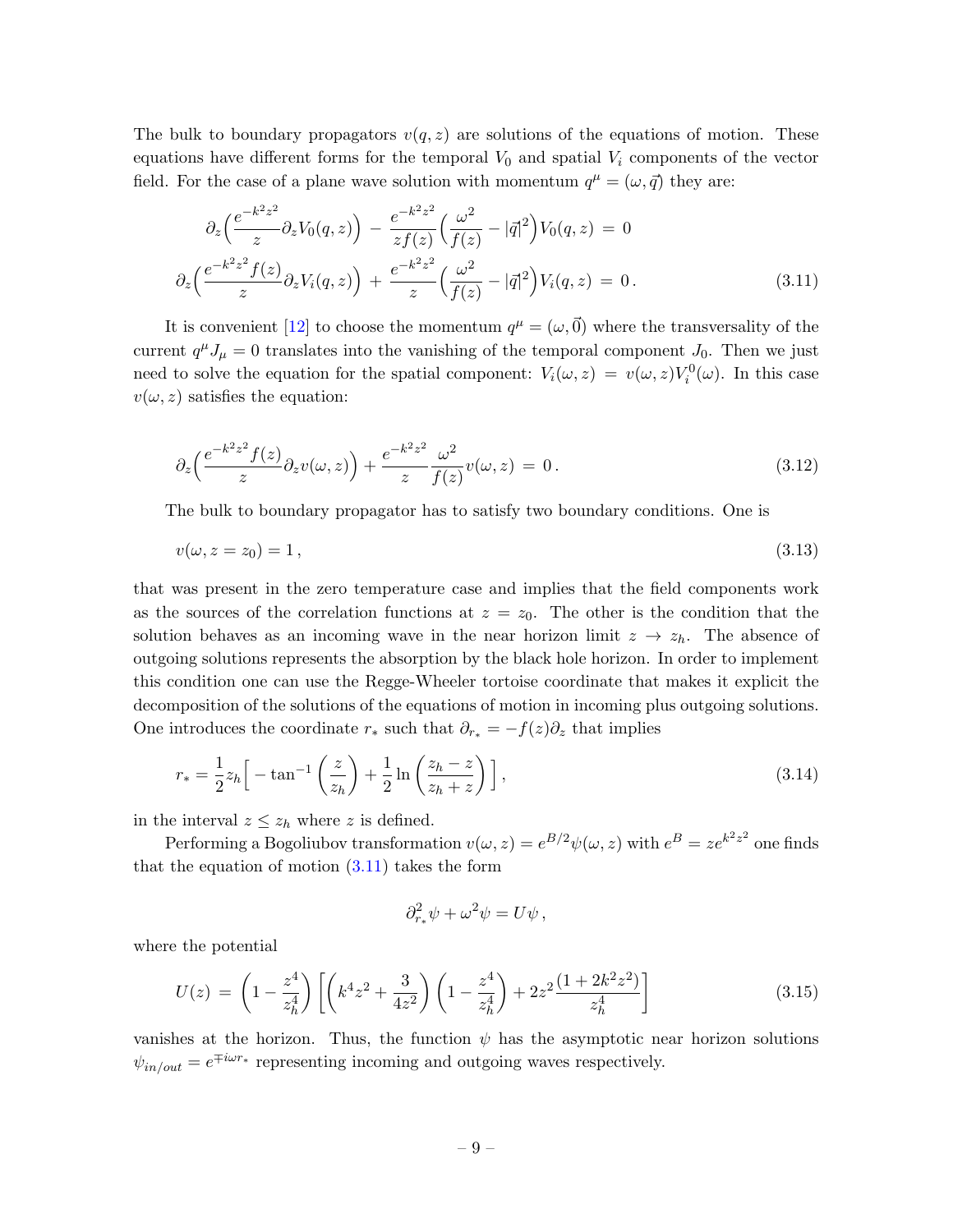Expanding the incoming wave solution near the horizon as

<span id="page-10-1"></span>
$$
\psi_{in} = e^{-i\omega r_*} \left[ 1 + a_1(z - z_h) + a_2(z - z_h)^2 + \dots \right], \tag{3.16}
$$

and inserting in the equation of motion one finds the relevant coefficient:

$$
a_1 = \frac{1 + 2k^2 z_h^2}{z_h(i\omega z_h - 2)}\,. \tag{3.17}
$$

<span id="page-10-2"></span>In order to implement the incoming wave condition we write the bulk to boundary propagator as

$$
v(\omega, z) = e^{-i\omega r_*} F(\omega, z), \qquad (3.18)
$$

so that the function  $F$  takes the form:

$$
F(\omega, z) = \sqrt{z}e^{\frac{k^2 z^2}{2}} \left[1 + a_1(z - z_h) + a_2(z - z_h)^2 + \ldots\right]
$$
\n(3.19)

and the derivative of  $F$  at the horizon is obtained from this expansion and the expression for  $a_1$  in eq.  $(3.17)$ .

Finally, the spectral function for spatial components  $\rho^{ii}$  with the choice of momentum  $q^{\mu} = (\omega, \vec{0})$  and written in terms of F takes the form (omitting the indices *ii*)

<span id="page-10-3"></span>
$$
\rho(w) = \frac{w}{2\tilde{g}_5^2} \frac{e^{-k^2 z_h^2}}{z_h} |F(\omega, z_h)|^2, \qquad (3.20)
$$

where we defined the dimensionless coupling  $\tilde{g}_5^2 = g_5^2/R$ , as in the zero temperature case. This is the object that will describe the thermal behavior of the heavy vector mesons. In the next section we present the results of the numerical calculations of  $\rho$ .

# <span id="page-10-0"></span>4 Spectral functions for charmonium and bottomonium S-wave states

We solved numerically equation [\(3.12\)](#page-9-1) for the bulk to boundary propagator  $v(\omega, z)$ , written in terms of the function F as in eq.  $(3.18)$ , with the boundary conditions described in the previous section. The parameters used are the zero temperature ones, from ref. [\[13\]](#page-17-11), namely a flavor independent UV cutoff  $1/z_0 = 12.5$  GeV and flavor dependent soft wall parameters with values  $k_c = 1.2$  GeV for charmonium and  $k_b = 3.4$  GeV for bottomonium S-wave states.

The spectral function [\(3.20\)](#page-10-3) was calculated for different temperatures. An important non trivial fact emerged from the analysis of the large frequency asymptotic behavior. It is well know that when one calculates the spectral function from correlators at the conformal boundary  $z \to 0$ , the spectral function in the limit  $\omega \to \infty$  grows up as  $\rho \sim \omega^2$ . This results comes from conformal invariance and dimensional analyisis (see for example ref. [\[35\]](#page-18-12)).

In the present case we do not calculate the correlators at the  $z \to 0$  conformal limit. There is an extra dimensionfull quantity, the position  $z_0$ , that appears in the calculation of the spectral function. So, the argument of simple dimensional analysis does not hold in the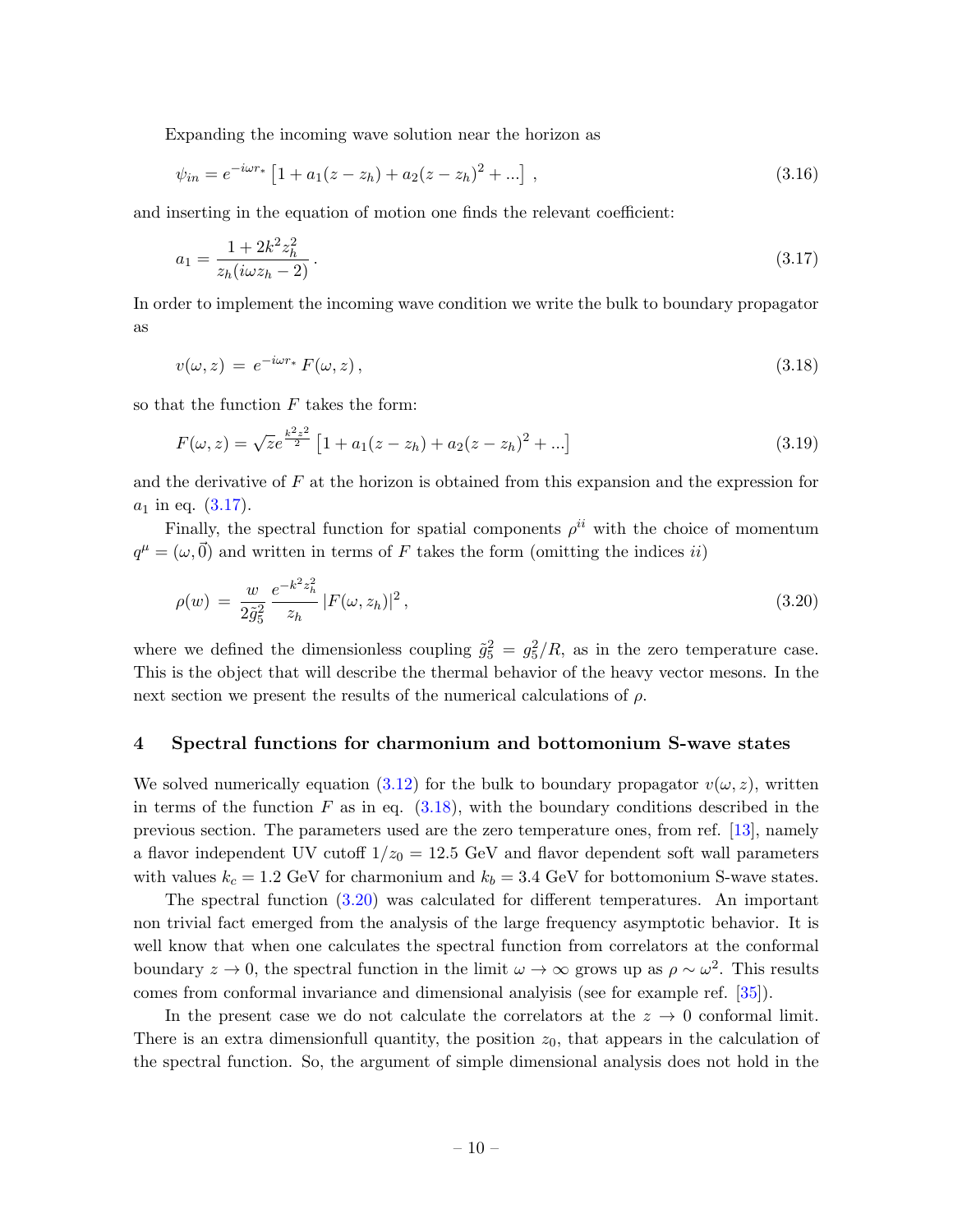

Figure 2. Bottomonium melting process starting at 200 MeV with three states 1S, 2S and 3S at left upper panel. Each panel shows the melting temperature for these states.

same way here. The numerical results obtained show a behavior that is different from the conformal case. For large frequencies the spectral function grows linearly with the frequency:  $\rho \sim \omega$ . We present in appendix **B** an analysis of this behavior. We show there that if in the present model one takes the limit of  $z_0 \to 0$  one finds spectral functions growing with  $\omega^2$ , as expected in the conformal case. But for the finite value of  $z_0$  explored here they grow with  $\omega$ for large  $\omega$ . So, we analyzed the behavior of the relevant (normalized) quantity:

$$
\frac{\rho(\omega)}{\omega}
$$

.

We show in figure 2 the spectral functions for the bottomonium vector states at four illustrative temperatures. In these plots one can clearly see the following situation:

- at  $T = 200$  MeV three peaks corresponding to 1S, 2S and 3S states;
- at  $T = 260$  MeV two peaks corresponding to the melting of the 3S state;
- one peak at  $T = 340$  MeV where only the 1S states survives and
- at  $T = 660$  MeV the complete melting of the states.

We present in the appendix  $\bf{A}$  a more detailed picture of the melting process by showing more plots that illustrate the temperature evolution of the spectral function. From this analysis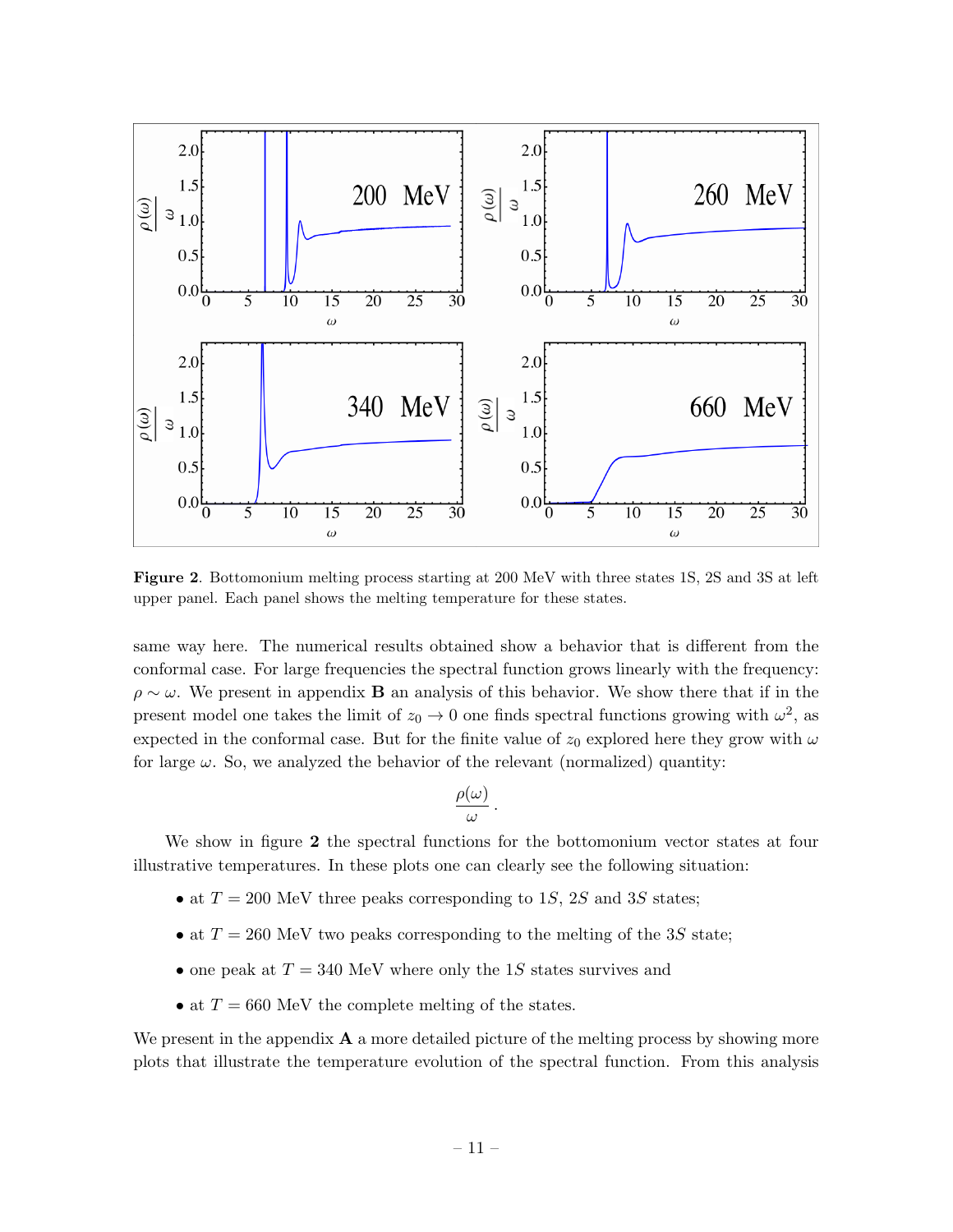

Figure 3. Charmonium melting process starting with a temperature of 70 MeV with three initial states 1S, 2S and 3S at left upper panel. Each of the three remaining panels shows the melting temperature of these states.

one can infer that the states 1S, 2S and 3S melt at different temperatures, as expected. In particular, the 1S states survives at temperatures much larger than the critical temperature. The complete disappearance of the 1S states happens at  $T \sim 600$  MeV, corresponding to  $T/T_c \sim 3.2$ . For the 2S state there will be no trace of the peak for temperatures above  $T \sim 360$  Mev, corresponding to  $T/T_c \sim 1.9$  while for the 3S states the total melting happens at  $T \sim 220$  MeV, that means  $T/T_c \sim 1.2$ .

Then figure 3 shows the spectral functions for the charmonium vector states at four different temperatures that illustrate the melting process. More details for the thermal evolution of charmonium states are shown in appendix A . One can clearly see the change from the case with three well defined peaks corresponding to the states  $1S$ ,  $2S$  and  $3S$  to the case where there is no well defined quasi particle state. An important difference with respect to the bottomonium case is that the melting process occurs at temperatures below  $T_c$ . At the critical temperature there is only a very small peak of the state  $1S$ , so one can interpret this situation as meaning that the charmonium states 2S and 3S do not survive in the deconfined plasma phase, while there could be some trace of the 1S state up to temperatures of  $1.2T_c$ .

The present results for bottomonium states are consistent with the ones obtained using lattice QCD in [\[36\]](#page-18-13). This article predicts a lower bound for the melting temperature of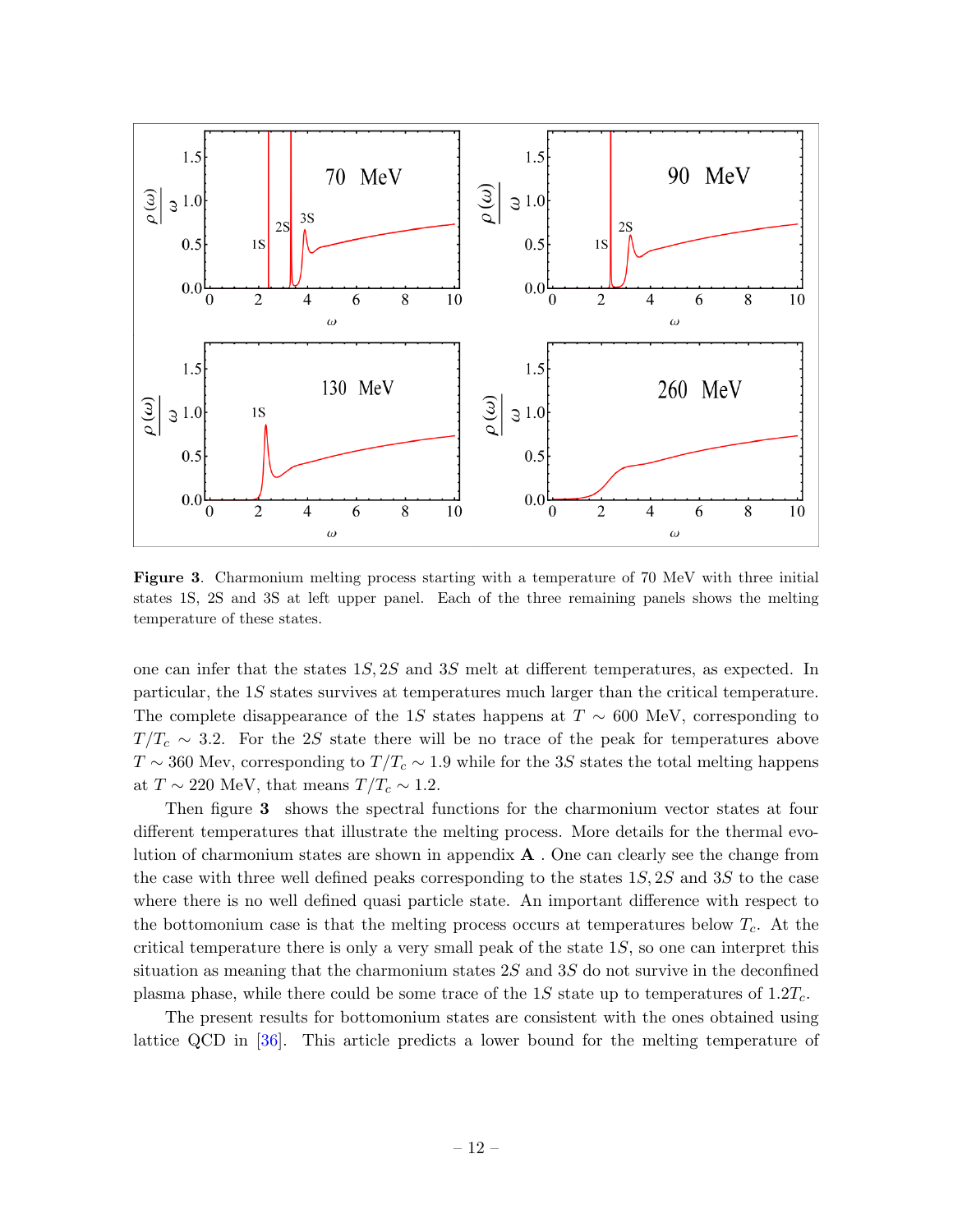the 1S state of 2.3T<sub>c</sub>. They are also consistent with the lattice results of [\[37\]](#page-18-14) where the temperature range between  $0.4T_c$  and  $2.1T_c$  was analyzed and the 1S state survives for higher temperatures whereas the higher excitations melt around  $1.4T_c$ . It is interesting to mention that experiments show that in  $Au + Au$  collisions with center of mass energy of 200 GeV the bottomonium states 2S and 3S are completely suppressed [\[38\]](#page-18-15).

Using a potential model, ref. [\[39\]](#page-19-0) finds that the excited states of charmonium melt below  $T_c$  while the 1S state melts at 1.2 $T_c$ , that is consistent with our results, taking into account the error that will be discussed in the next section.

The results obtained here are also consistent with the anlysis of the thermal behavior of quarkonium states using QCD sum rules developed in refs. [\[40–](#page-19-1)[42\]](#page-19-2) regarding the survival of quarkonium states above the critical temperature.

### <span id="page-13-0"></span>5 Conclusions

It is shown in this paper that a consistent picture for the thermal behavior of S−wave states of bottomonium and charmonium emerges from a finite temperature version of the model for heavy vector mesons masses and decay constants proposed in ref. [\[13\]](#page-17-11). The spectral functions obtained numerically for bottomonium and charmonium states exihibit clear peaks for the states 1S, 2S and 3S at low temperatures. As the temperature increases, the peaks spread and disapear, with the expected result that highly excited states melt in the thermal medium (plasma) at lower temperatures.

One point that must be remarked is that the model of reference [\[13\]](#page-17-11) presents a rms error of  $30\%$  when one fits the decay constants and masses of the four initial S wave states of charmonium and bottomonium. So, one should not consider our numerical results for the melting temperatures of the states with a precision larger than that. We mean, our (rougth) estimate for the error in the melting temperatures is of the order of 30%.

Even with this error, one can infer that the model predicts a very distinct behavior for bottomonium and charmonium states. This could be an iteresting tool to investigate not only the formation of quark gluon plasma but also the temperature os the thermal medium. The strong supression of charmonium states with a low supression of bottomonium states would indicate temperatures not much larger then the critical one. On the other hand, an eventual observation of supression of bottomonium S wave states could indicate the formation of plamas at higher temperatures.

One question that could be asked is if one could find more acurate etimates for the melting temperatures using holography. With more accurate results one could be more confident in analysing the temperture of the plasma from the relative supression of the different states. An alternative model for calculating masses of heavy vector mesons was recently proposed in ref. [\[43\]](#page-19-3) . In this reference the masses of charmonium and bottomonium states are estimated with an rms error of 2.0%. It would be nice to formulate a finite temperature version of this model also, in order to compare the thermal behavior with the one found here. There is however an obstruction to this task. The incoming wave condition that has to be used for the field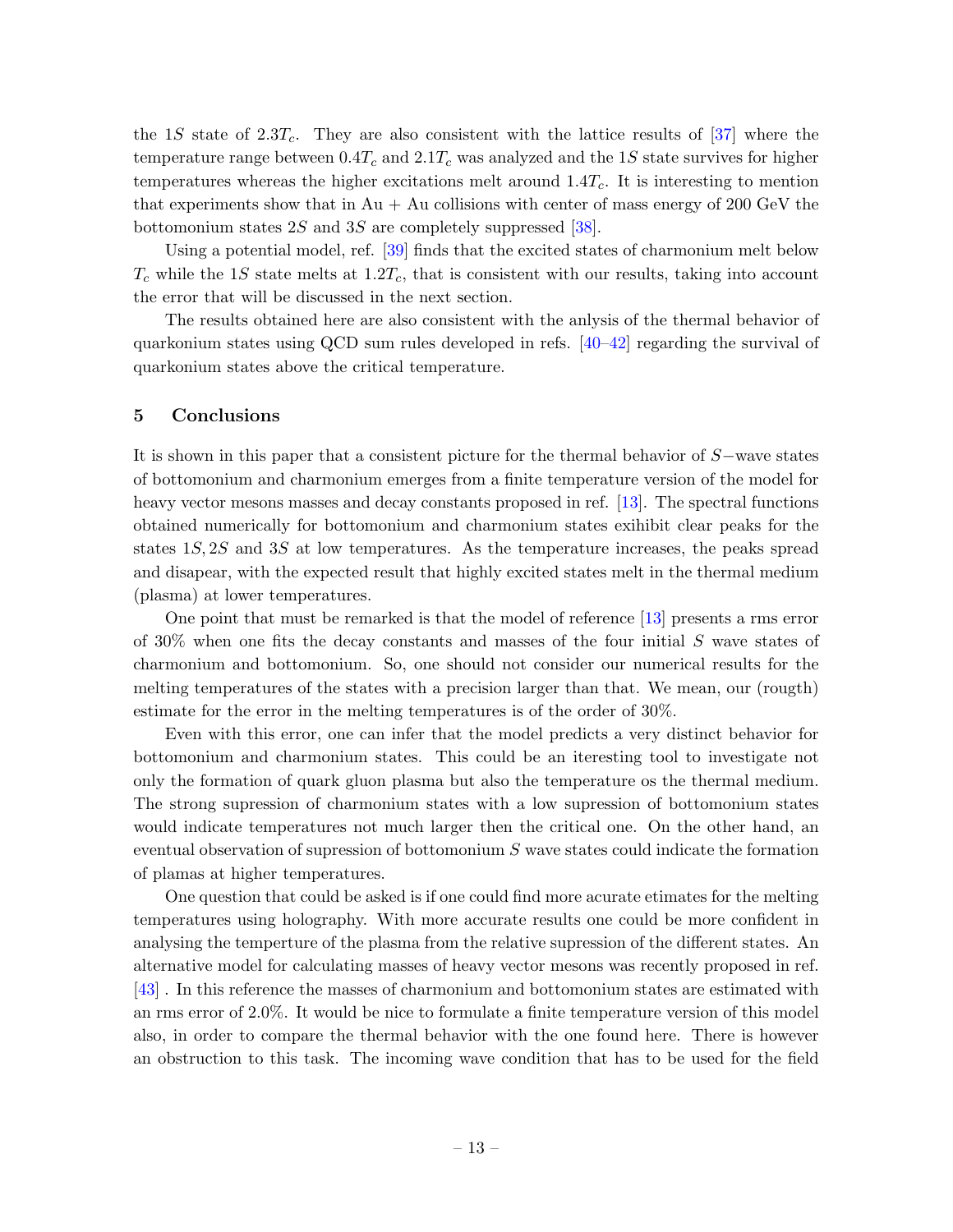

Figure 4. Complete Bottomonium melting process starting at 200 MeV with three states: 1S, 2S and 3S. The states 3S and 2S melt at temperatures near to 220 MeV and 300 MeV respectively. The 1S state melts at temperature near to 580 MeV.

that describes a vector meson at finite temperature is apparently inconsitent with the zero temperature limit of the incoming wave condition at the black hole horizon. More precisely, at any finite temperature, the incoming wave condition implies that the derivative of the bulk to boundary propagator is infinite at the horizon. In the limit of zero temperature this would mean that the derivative should be infinite at  $z \to \infty$ . In contrast, in the model of ref. [\[43\]](#page-19-3) there is the boundary condition that the derivative of the bulk to boundary propagator is zero at  $z \to \infty$ . We leave for a future work the non trivial task of finding a consistent finite temperature for this model.

Acknowledgments: We thank Jorge Noronha for suggesting that we study the finite temperature version of ref. [\[13\]](#page-17-11) and for very important comments about a draft of the manuscript. N.B. and S.D. are partially supported by CNPq and M.A.M. is supported by Vicerrectoria de Investigaciones de La Universidad de los Andes.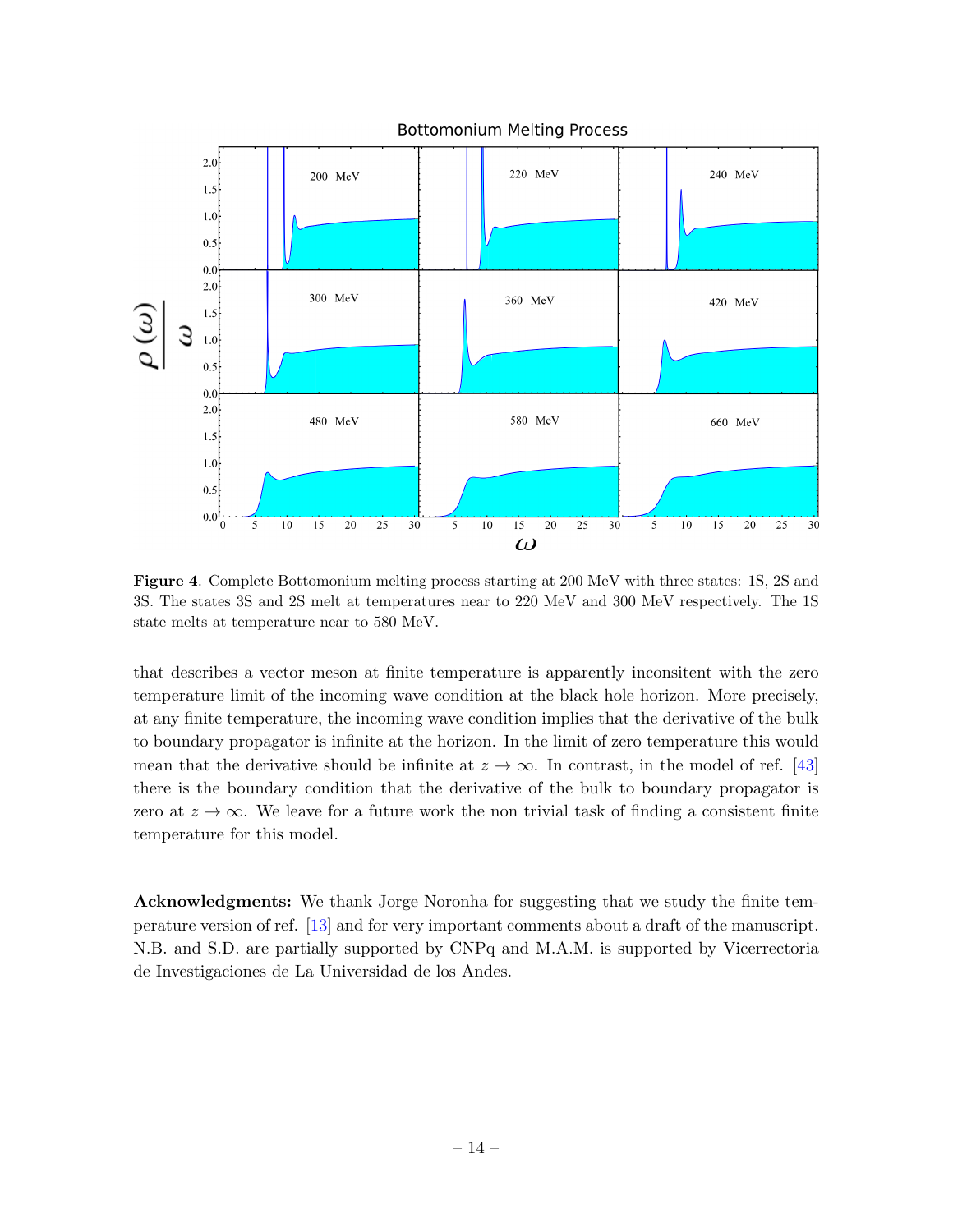

**Figure 5.** Complete Charmnonium melting process starting at  $T = 70$  MeV, where we have three states: 1S, 2S and 3S. At a temperature about 90 MeV the 3S state melts. The 2S state melts down near to 110 MeV and finally,the 1S state melts at about 250 MeV.

# Appendix

# <span id="page-15-0"></span>A Temperature dependence of the spectral functions

In order to present a more detailed view of the bottomonium melting process, we show in figure 4 the thermal spectral function for nine different representative temperatures. At 200 MeV, we have three defined vector states  $\Upsilon(1S)$ ,  $\Upsilon'(2S)$  and  $\Upsilon''(3S)$ . At 220 MeV, one can see that the 3S state disappears. So, the 3S melting temperature in this model is between 200 MeV and 220 MeV. Then the 2S peak disappears near 300 MeV (left middle panel). Finally, near 580 MeV one observes the 1S melting. Lattice calculations [\[38\]](#page-18-15) show that the  $\Upsilon$  (1S) melting temperature lies inside an interval 350 MeV–612 MeV, while for the  $\Upsilon$  (2S) and  $\Upsilon$ (3S) the melting temperatures are in a 200 MeV– 300 MeV region. Our results are consistent with these calculations.

Figure 5 shows the behavior of charmonium spectral function. The panels correspond to temperatures varying in steps of 20 MeV. Starting at the upper left panel, at the temperature of 70 MeV there are three peaks corresponding to  $J/\Psi$ ,  $\Psi'$  and  $\Psi''$ . At higher temperatures one observes the melting starting by the heavier states. At  $T = 90$  MeV, the 3S state melts.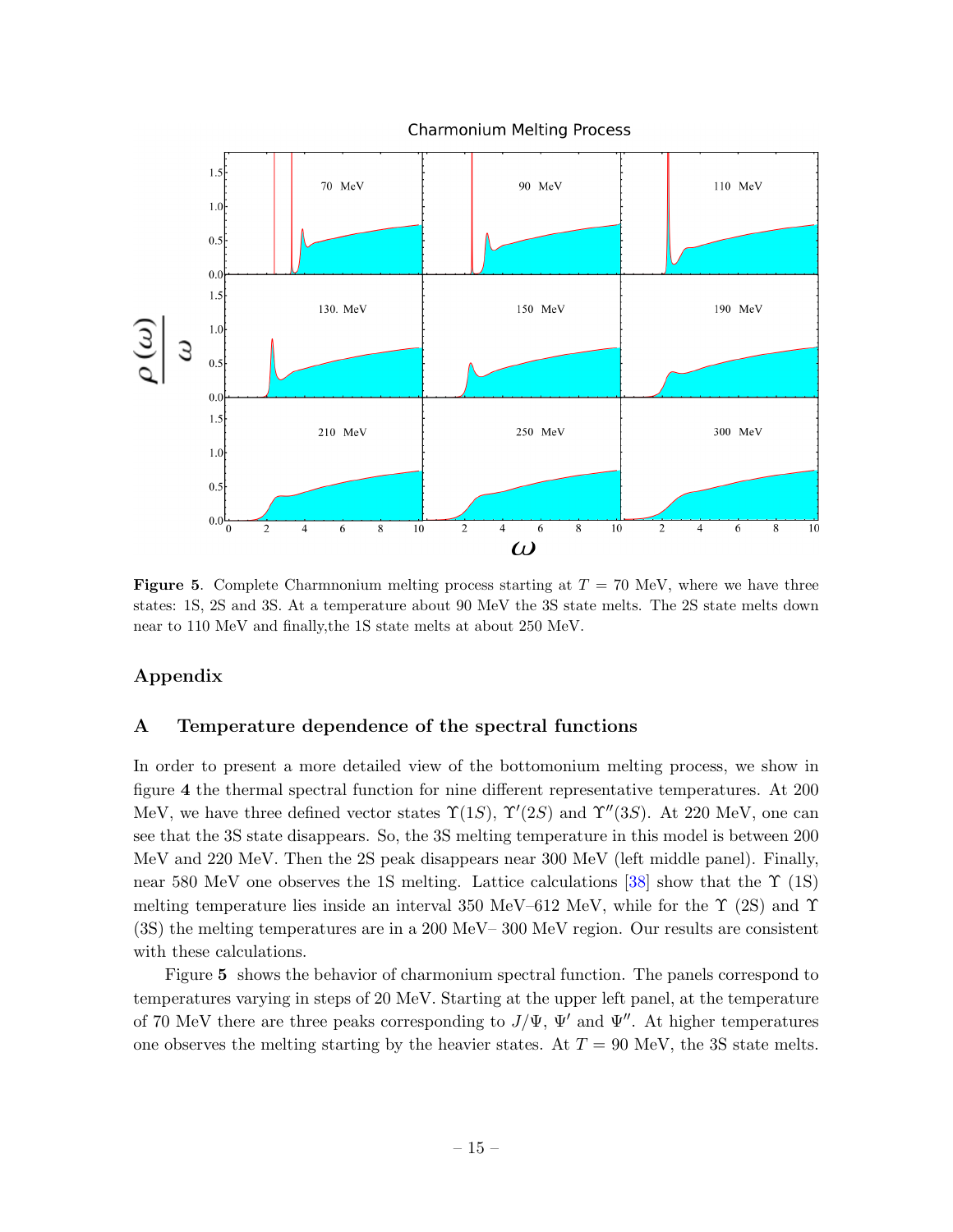Then at temperatures about 110 MeV the 2S melts. Then at  $T = 250$  MeV the 1S peak has virtually disappeared.

It is important to take into account the fact that for temperatures below  $T_c$  the black hole phase is unstable due to Hawking Page transition, as explained in section 3. So, the transitions described in the plots of lower temperatures could be absent if the plasma phase is not formed and the medium is confined. So, the thermal spectrum is more reliable for  $T > T_c = 191$  MeV.



**Figure 6.** Spectral function for our model:  $z_0 = 1/12.5$  GeV. The second plot  $(\rho/\omega)$  is constant for large  $\omega$ .



**Figure 7.** Spectral function near the conformal boundary:  $z_0 = 10^{-6} \text{GeV}^{-1}$ . The third plot shows that  $\rho/\omega^2$  is constant for large  $\omega$ .

## <span id="page-16-0"></span>B High energy behaviour of the spectral functions

At high frequencies, the spectral functions studied in this article show a non trivial behavior. The holographic model presented in section 3 and extended to finite temperature is section 4, with two point correlation functions calculated at a finite position  $z = z_0 = 1/(12.5GeV)$ of AdS space, leads to spetral functions  $\rho(\omega) \propto \omega$  in the limit of large  $\omega$ . This result contrasts with the situation when gauge theories correlators are calculated at  $z = 0$  and conformal symmetry is manifest implying:  $\rho(\omega) \propto \omega^2$ .

In order to display the effect of the  $z_0$  parameter in the assimptotic behaviour of spectral functions, we plot in logarithm scale in separate panels  $\rho(\omega)$ ,  $\rho(\omega)/\omega$  and  $\rho(\omega)/\omega^2$  for frequencies up to  $10^4 GeV$  using two different choices of  $z_0$ . Since we are interested only in the role played by the parameter  $z_0$ , we fix the temperature and the dilaton constant k in all plots to the values:  $T = 400MeV$ ,  $k = 3.4GeV$ .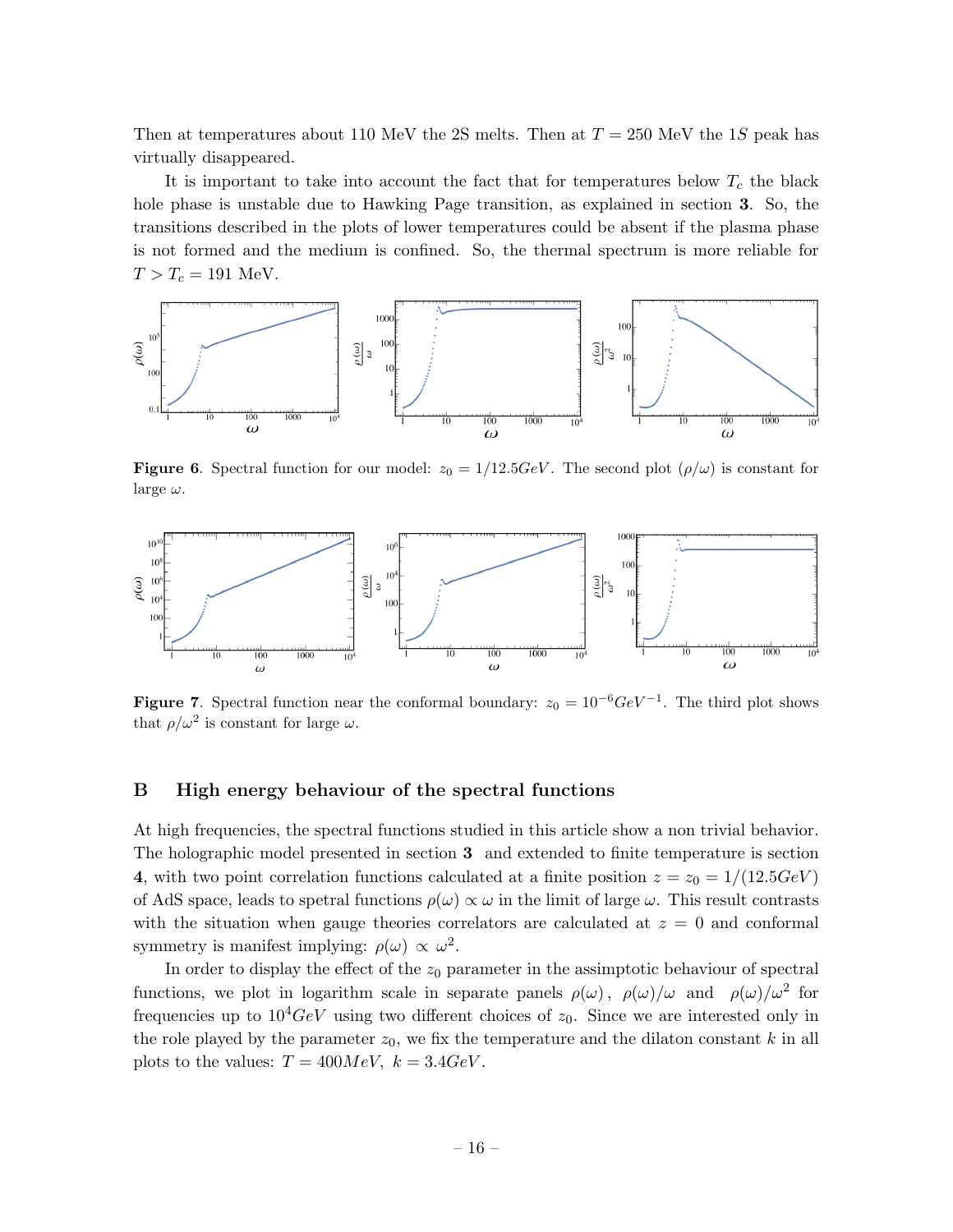In figure 6 we choose the parameter:  $z_0 = 1/(12.5GeV)$  that was used in the present article. One clearly see in the second panel that  $\rho/\omega$  reaches a constant value for  $\omega \gtrsim 50 GeV$ . As a check, the first panel shows the increase of  $\rho$  and the third the decrease of  $\rho/\omega^2$  for large ω.

Then, as check, one can take the limit where the present model should recovers the usual soft wall case, namely, a very small  $z_0$ . We show in figure 7 the situation at  $z_0 = 10^{-6} GeV^{-1}$ . Consistently, one observes that in this case where  $z_0$  approximately ceases to be a parameter of the model, the ultraviolet behavior of the spectral function changes to  $\rho \propto \omega^2$ .

### References

- <span id="page-17-0"></span>[1] T. Matsui and H. Satz, Phys. Lett. B 178, 416 (1986). doi:10.1016/0370-2693(86)91404-8
- <span id="page-17-1"></span>[2] H. Satz, J. Phys. G 32, R25 (2006) doi:10.1088/0954-3899/32/3/R01 [hep-ph/0512217].
- <span id="page-17-2"></span>[3] J. M. Maldacena, Int. J. Theor. Phys. 38, 1113 (1999) [Adv. Theor. Math. Phys. 2, 231 (1998)] doi:10.1023/A:1026654312961 [hep-th/9711200].
- [4] S. S. Gubser, I. R. Klebanov and A. M. Polyakov, Phys. Lett. B 428, 105 (1998) doi:10.1016/S0370-2693(98)00377-3 [hep-th/9802109].
- <span id="page-17-3"></span>[5] E. Witten, Adv. Theor. Math. Phys. 2 (1998) 253 [hep-th/9802150].
- <span id="page-17-4"></span>[6] J. Polchinski and M. J. Strassler, Phys. Rev. Lett. 88, 031601 (2002) [arXiv:hep-th/0109174].
- <span id="page-17-6"></span>[7] H. Boschi-Filho and N. R. F. Braga, Eur. Phys. J. C 32, 529 (2004) [arXiv:hep-th/0209080].
- <span id="page-17-5"></span>[8] H. Boschi-Filho and N. R. F. Braga, JHEP 0305, 009 (2003) [arXiv:hep-th/0212207].
- <span id="page-17-7"></span>[9] A. Karch, E. Katz, D. T. Son and M. A. Stephanov, Phys. Rev. D 74, 015005 (2006) doi:10.1103/PhysRevD.74.015005 [hep-ph/0602229].
- <span id="page-17-8"></span>[10] S. J. Brodsky, G. F. de Teramond, H. G. Dosch and J. Erlich, Phys. Rept. 584, 1 (2015) doi:10.1016/j.physrep.2015.05.001 [arXiv:1407.8131 [hep-ph]].
- <span id="page-17-9"></span>[11] H. R. Grigoryan and A. V. Radyushkin, Phys. Rev. D 76, 095007 (2007) doi:10.1103/PhysRevD.76.095007 [arXiv:0706.1543 [hep-ph]].
- <span id="page-17-10"></span>[12] H. R. Grigoryan, P. M. Hohler and M. A. Stephanov, Phys. Rev. D 82, 026005 (2010) doi:10.1103/PhysRevD.82.026005 [arXiv:1003.1138 [hep-ph]].
- <span id="page-17-11"></span>[13] N. R. F. Braga, M. A. M. Contreras and S. Diles, arXiv:1507.04708 [hep-th].
- <span id="page-17-12"></span>[14] S. Hong, S. Yoon and M. J. Strassler, JHEP 0404, 046 (2004) [hep-th/0312071].
- [15] Y. Kim, J. P. Lee and S. H. Lee, Phys. Rev. D 75, 114008 (2007) [hep-ph/0703172 [HEP-PH]].
- <span id="page-17-13"></span>[16] M. Fujita, K. Fukushima, T. Misumi and M. Murata, Phys. Rev. D 80, 035001 (2009) doi:10.1103/PhysRevD.80.035001 [arXiv:0903.2316 [hep-ph]].
- [17] J. Noronha and A. Dumitru, Phys. Rev. Lett. 103, 152304 (2009) doi:10.1103/PhysRevLett.103.152304 [arXiv:0907.3062 [hep-ph]].
- <span id="page-17-14"></span>[18] M. Fujita, T. Kikuchi, K. Fukushima, T. Misumi and M. Murata, Phys. Rev. D 81, 065024 (2010) [arXiv:0911.2298 [hep-ph]].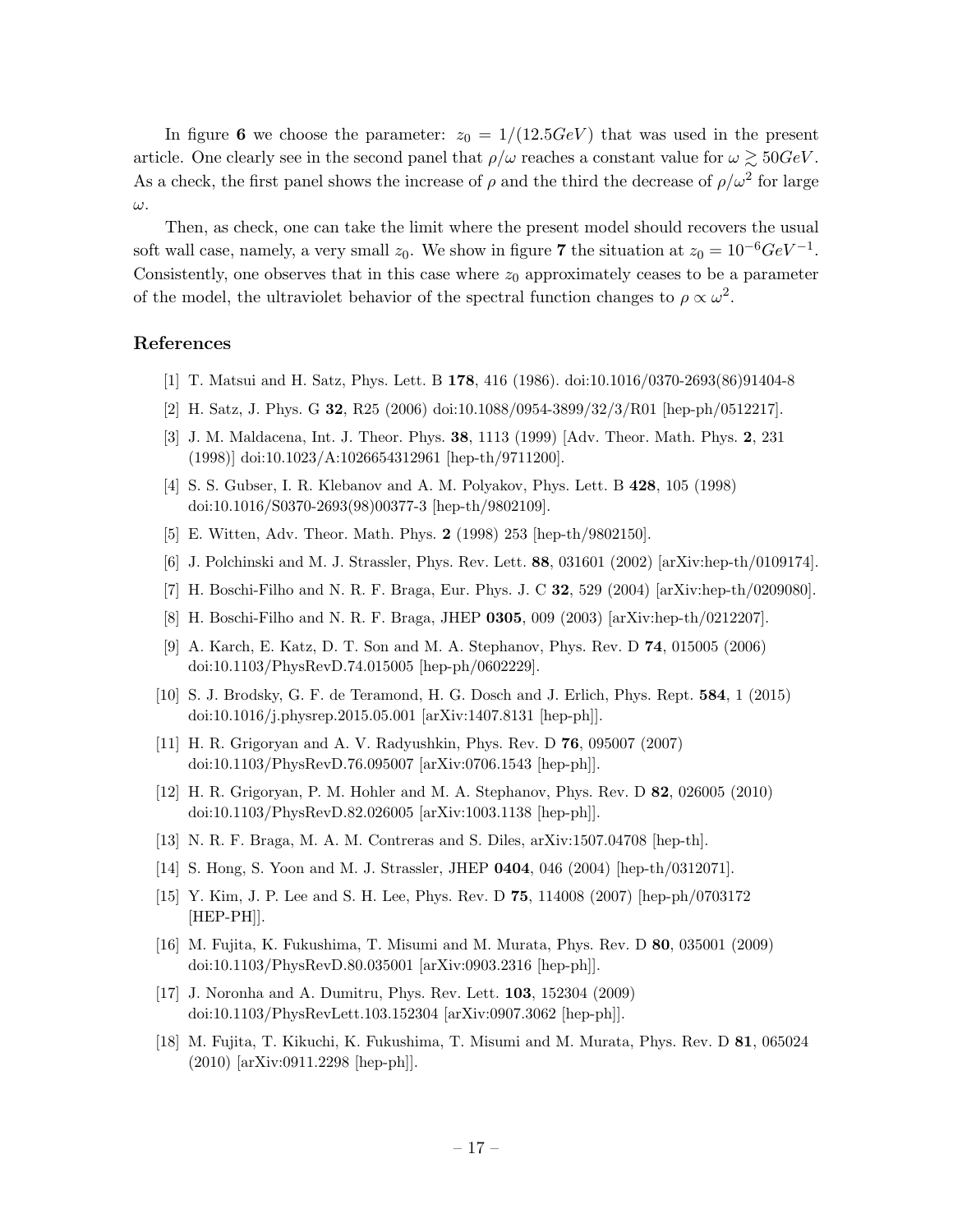- [19] T. Branz, T. Gutsche, V. E. Lyubovitskij, I. Schmidt and A. Vega, Phys. Rev. D 82, 074022 (2010) [arXiv:1008.0268 [hep-ph]].
- [20] T. Gutsche, V. E. Lyubovitskij, I. Schmidt and A. Vega, Phys. Rev. D 87, no. 5, 056001 (2013) [arXiv:1212.5196 [hep-ph]].
- [21] S. S. Afonin and I. V. Pusenkov, Phys. Lett. B **726**, 283 (2013) [arXiv:1306.3948 [hep-ph]].
- <span id="page-18-0"></span>[22] K. Hashimoto, N. Ogawa and Y. Yamaguchi, JHEP 1506, 040 (2015) [arXiv:1412.5590 [hep-th]].
- <span id="page-18-1"></span>[23] N. Evans and A. Tedder, Phys. Lett. B 642, 546 (2006) doi:10.1016/j.physletb.2006.10.019 [hep-ph/0609112].
- <span id="page-18-2"></span>[24] S. S. Afonin, Phys. Rev. C 83, 048202 (2011) doi:10.1103/PhysRevC.83.048202 [arXiv:1102.0156 [hep-ph]].
- <span id="page-18-3"></span>[25] S. S. Afonin, Int. J. Mod. Phys. A 27, 1250171 (2012) doi:10.1142/S0217751X12501710 [arXiv:1207.2644 [hep-ph]].
- <span id="page-18-4"></span>[26] P. Colangelo, F. Giannuzzi and S. Nicotri, Phys. Rev. D 80, 094019 (2009) doi:10.1103/PhysRevD.80.094019 [arXiv:0909.1534 [hep-ph]].
- [27] A. S. Miranda, C. A. Ballon Bayona, H. Boschi-Filho and N. R. F. Braga, JHEP 0911, 119  $(2009)$  doi:10.1088/1126-6708/2009/11/119 [arXiv:0909.1790 [hep-th]].
- <span id="page-18-5"></span>[28] L. A. H. Mamani, A. S. Miranda, H. Boschi-Filho and N. R. F. Braga, JHEP 1403, 058 (2014) doi:10.1007/JHEP03(2014)058 [arXiv:1312.3815 [hep-th]].
- <span id="page-18-6"></span>[29] E. Witten, Adv. Theor. Math. Phys. 2, 505 (1998) [hep-th/9803131].
- <span id="page-18-7"></span>[30] S. W. Hawking and D. N. Page, Commun. Math. Phys. 87, 577 (1983). doi:10.1007/BF01208266
- <span id="page-18-8"></span>[31] C. P. Herzog, Phys. Rev. Lett. 98, 091601 (2007) doi:10.1103/PhysRevLett.98.091601 [hep-th/0608151].
- <span id="page-18-9"></span>[32] C. A. Ballon Bayona, H. Boschi-Filho, N. R. F. Braga and L. A. Pando Zayas, Phys. Rev. D 77, 046002 (2008) doi:10.1103/PhysRevD.77.046002 [arXiv:0705.1529 [hep-th]].
- <span id="page-18-10"></span>[33] D. T. Son and A. O. Starinets, JHEP 0209, 042 (2002) doi:10.1088/1126-6708/2002/09/042 [hep-th/0205051].
- <span id="page-18-11"></span>[34] N. Iqbal and H. Liu, Phys. Rev. D 79, 025023 (2009) doi:10.1103/PhysRevD.79.025023 [arXiv:0809.3808 [hep-th]].
- <span id="page-18-12"></span>[35] R. C. Myers, A. O. Starinets and R. M. Thomson, JHEP 0711, 091 (2007) doi:10.1088/1126-6708/2007/11/091 [arXiv:0706.0162 [hep-th]].
- <span id="page-18-13"></span>[36] K. Suzuki, P. Gubler, K. Morita and M. Oka, Nucl. Phys. A 897, 28 (2013) doi:10.1016/j.nuclphysa.2012.09.011 [arXiv:1204.1173 [hep-ph]].
- <span id="page-18-14"></span>[37] G. Aarts, C. Allton, S. Kim, M. P. Lombardo, M. B. Oktay, S. M. Ryan, D. K. Sinclair and J. I. Skullerud, JHEP 1111, 103 (2011) doi:10.1007/JHEP11(2011)103 [arXiv:1109.4496 [hep-lat].
- <span id="page-18-15"></span>[38] A. Adare et al. [PHENIX Collaboration], Phys. Rev. C **91**, no. 2, 024913 (2015) doi:10.1103/PhysRevC.91.024913 [arXiv:1404.2246 [nucl-ex]].